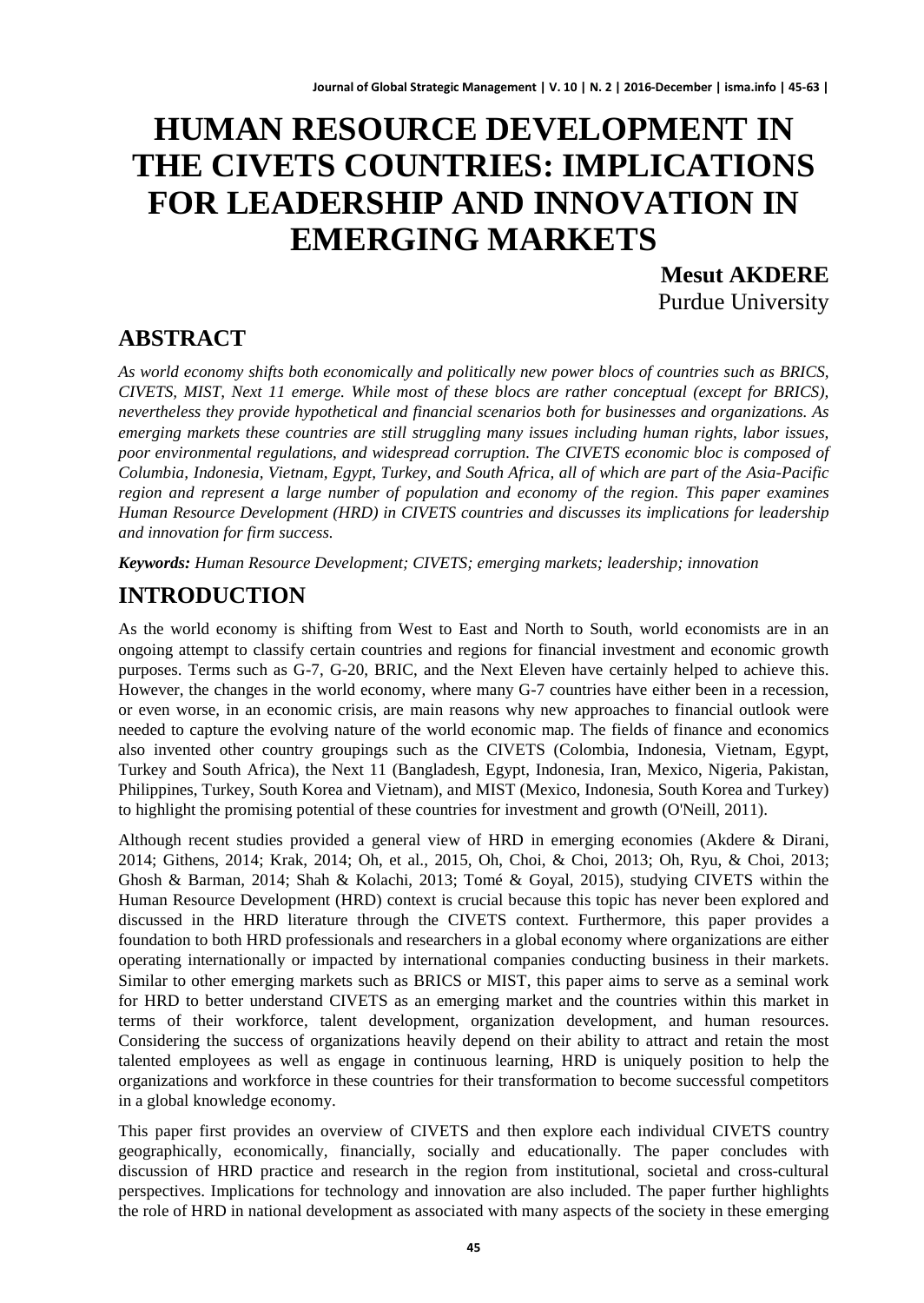markets. The basic HRD related issues in these markets such as literacy, lower levels of education, infrastructure as well as proper application of governmental regulations and policies in terms of employee safety, compensation, and benefits present some significant challenges in terms of technology and innovation in CIVETS.

### **HISTORICAL, INSTITUTIONAL, & CULTURAL CONTEXT**

Merged as an economic block of countries that have emerging markets, CIVETS is a term offered for investors to demonstrate potential the markets of these countries would offer. First used by Michael Geoghegan in 2010, CIVETS is an acronym for six favored countries with emerging markets representing Colombia, Indonesia, Vietnam, Egypt, Turkey and South Africa. He proposed the terms CIVETS:

… after the cat-like animals found in many of these countries. These are the new BRICS: Colombia, Indonesia, Vietnam, Egypt, Turkey and South Africa. Each has large, young, growing population. Each has a diverse and dynamic economy. And each, in relative terms, is politically stable. Each has a very bright future (Geoghegan, 2010).

Different from the financial concept for BRIC, "countries that make up CIVETS will benefit from fastrising domestic consumption" (Greenwood, 2011) and, "they are also all fast-growing, relatively diverse economies" (2011); thus "unlike the BRICs, they should be less heavily dependent on external demand" (2011). One of the main reasons why this term was proposed was to help "to attract investment to countries that have traditionally been somewhat neglected" (Schiller, 2011). A young and dynamic population would certainly be considered an emerging market and CIVETS all fit in this category. As a very new term CIVETS is not well-established in the literature as compared to its predecessor BRIC. And, most certainly, it has not yet been explored in the realm of Human Resource Development (HRD). As with any emerging markets around the world, CIVETS offer both opportunities such as development and growth as well as challenges such as improvement and sustainability.

As a concept, CIVETS countered have a total population of approximately 605 million (CIA, 2013). When compared to the population of the BRIC countries—Brazil: 201 million; Russia: 143 million; India: 1.221 million; and China: 1.350 million—with a total of almost three billion people, CIVETS countries have relatively smaller populations except for Indonesia. The median age of CIVETS is almost 28 years—Colombia: 29; Indonesia: 29; Vietnam: 29; Egypt: 25; Turkey: 29; and South Africa: 26 while the median age for BRIC countries is 33–Brazil: 30; Russia: 39; India: 27; China: 36. It is important to note here that neither the BRIC countries nor the CIVETS countries are considered a political alliance; rather, they are a powerful economic bloc. These countries are among the biggest and fastest growing emerging markets already accounting for more than 50 per cent of the world's population, 40 per cent of its total geographic area, and 50 per cent of global GDP (CIA, 2013). So, when put in a global perspective these economies based on various economic and financial indicators do form a very strong market.

Table 1 illustrates macroeconomic indicators—providing insights for economics performance including, population, Gross National Income (GNI) per capita (the total domestic and foreign output claimed by a country), Gross Domestic Product (GDP) per capita (GDP divided by the midyear population), GDP growth (the percent rate of increase in real GDP), unemployment rate as to the percentage of the labor force, and literacy rate of adults—for CIVETS countries. The continuous economic and population growth and expansion of these countries over the last decade as seen in these figures provides a framework for the grouping they are placed (Yi, Qi, & Wu, 2013). These macroeconomic indicators are further crucial in understanding CIVETS and exploring how HRD might contribute to this growth and development.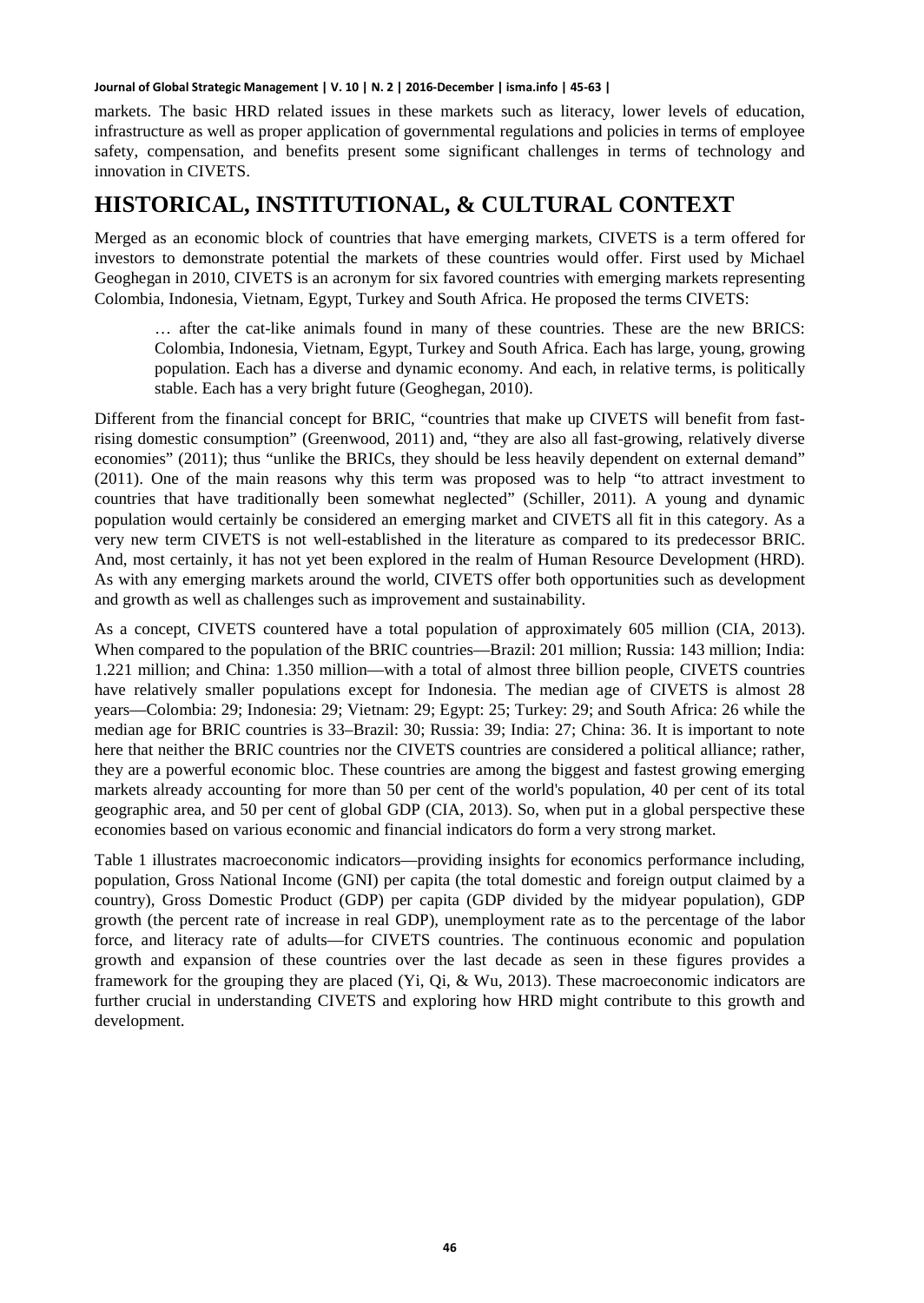**Journal of Global Strategic Management | V. 10 | N. 2 | 2016-December | isma.info | 45-63 |**

| Macroeconomic<br><b>Indicators</b>                      | Colombia |       |       | <b>Indonesia</b> |        |               | <b>Vietnam</b> |        |                     |
|---------------------------------------------------------|----------|-------|-------|------------------|--------|---------------|----------------|--------|---------------------|
| Years                                                   | 2000     | 2008  | 2012  | 2000             | 2008   | 2012          | 2000           | 2008   | 2012                |
| Population (in<br>millions)                             | 39.8     | 45.0  | 45.7  | 213.4            | 237.5  | 251.1         | 77.6           | 86.1   | 92.4                |
| <b>GNI</b> (in USD million)                             | 5,740    | 8,500 | 9,990 | 2,170            | 3,730  | 4,730         | 1,570          | 2,890  | 3,620               |
| GDP per capita (in<br>USD)                              | 2,504    | 5,405 | 7,748 | 790              | 2,178  | 3,557         | 433            | 1,165  | 1,755               |
| <b>GDP</b> growth<br>(annual)                           | 4.4      | 3.5   | 4.2   | 4.9              | 6.0    | 6.2           | 6.8            | 5.7    | 5.2                 |
| <b>Unemployment rate</b><br>(% of total labor<br>force) | 16.6     | 11.1  | 10.6  | 6.1              | 8.4    | 6.6           | 2.3            | 2.4    | 1.8                 |
| <b>Literacy</b> rate<br>(%adult total)                  | 89       | 93    | 94    | 89               | 92     | 93            | 90             | 91     | 93                  |
|                                                         |          |       |       |                  |        |               |                |        |                     |
|                                                         |          |       |       |                  |        |               |                |        |                     |
| Macroeconomic<br><b>Indicators</b>                      |          |       | Egypt |                  |        | <b>Turkey</b> |                |        | <b>South Africa</b> |
| Years                                                   | 2000     | 2008  | 2012  | 2000             | 2008   | 2012          | 2000           | 2008   | 2012                |
| Population (in<br>millions)                             | 67.7     | 81.7  | 85.2  | 63.6             | 71.8   | 80.6          | 44.0           | 48.7   | 48.6                |
| <b>GNI</b> (in USD million)                             | 3,810    | 5,940 | 6,450 | 9,190            | 15,000 | 18,190        | 6.640          | 10,020 | 11,010              |
| GDP per capita (in<br>USD)                              | 1,510    | 2,157 | 3,256 | 4,220            | 10,379 | 10,666        | 3,020          | 5,598  | 7,508               |
| <b>GDP</b> growth<br>(annual)                           | 5.4      | 7.2   | 2.2   | 6.8              | 0.7    | 2.2           | 4.2            | 3.6    | 2.5                 |
| <b>Unemployment rate</b><br>(% of total labor<br>force) | 9.0      | 8.7   | 12.7  | 6.5              | 11.0   | 9.2           | 26.7           | 22.7   | 25.0                |

| <b>Table 1: Macroeconomic indicators for CIVETS</b> |  |
|-----------------------------------------------------|--|
|-----------------------------------------------------|--|

Even though both CIVETS and BRIC countries are presently experiencing significant economic slowdown they all share one common aspect: a rapidly growing middle-class, representing their economic power to become significant markets for consumption (Biller & Colitt, 2013; Krishnan, 2013; Rose & Tanas, 2013; Wolf, 2013). The concept of knowledge economy is vital for the survival and sustainability of these economies particularly the focus on innovation and knowledge creation. In a study comparing BRIC and CIVETS countries Yi, Qi, and Wu (2013) argue that "the main findings are that at the country group level, there is no significant difference between CIVETS and BRICs in knowledge-based economy performance, scientific research quality and scientific research structure and that the number of scientific research papers is the clear gap between them" (p. 615). According to Muddyman (2013) CIVETS have seven commonalities including having young, sizeable and increasing populations—with an average age of 28 as compared to the West's average age of 40; demonstrating significant economic growth and resilience—with an average annual GDP growth of 4.5% until 2030; having diversified economies through diversifying their economies so as not to be overly reliant on one sector; their geo-strategic locations—the CIVETS markets are all well placed to become ripe targets for foreign investment; enjoying political stability—with a supportive political baseline; implementing investment-friendly policies—with many projects to improve transportation systems and business conditions; and possessing potential for digital growth—with an untapped potential as digital markets. Furthermore, these emerging economies have controlled inflation, low sovereign debt and sophisticated financial systems making them more attractive to foreign investment. In addition, these countries have large national resources, and a variety of exports; thus, reducing the dependence on external demand. As also demonstrated by the economic indicators, CIVETS countries are on the steady path for economic growth and development. However, these countries are also facing high unemployment, corruption, and inequality which are significant barriers for development. With labor participation already high and unemployment rates low, emerging economies will need to rely increasingly on capital accumulation and productivity gains to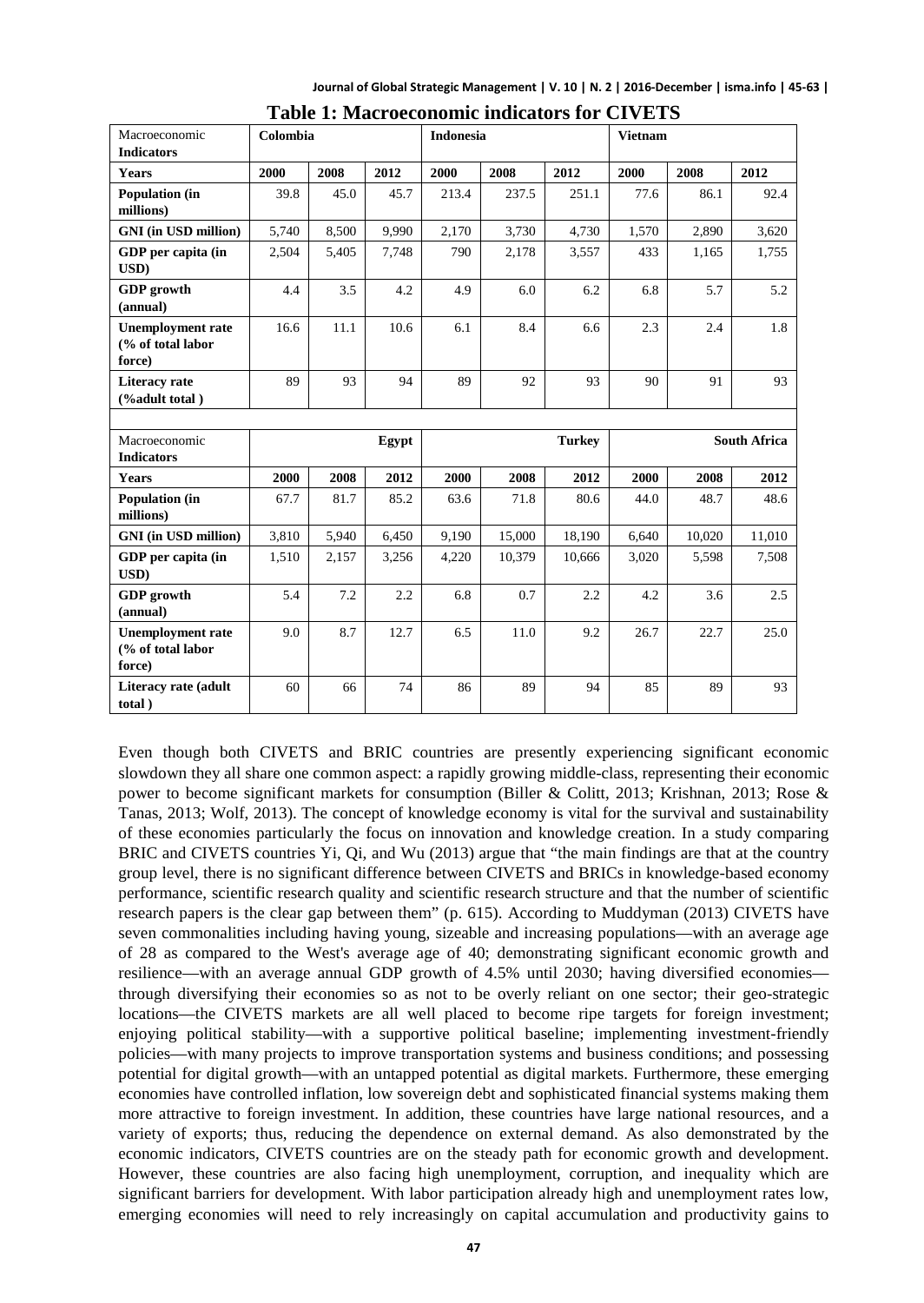maintain high growth rates (IMF, 2013, p. 68). As an applied field, HRD is positioned well to be instrumental in developing highly-skilled workforce and unleash human expertise.

### **Colombia**

Colombia is a republic located in the northern tip of South America, bordering Ecuador, Panama, Peru, Brazil, and Venezuela as well as the Atlantic and Pacific Oceans. Colombia has almost a population of 46 million with almost 26 per cent of the population under the age of 14, and 18 per cent between the ages of 15 and 24, and 42 per cent between the ages of 25 and 54; and, at least one-third of the population live below the poverty line (CIA, 2014a). About 94 per cent of the population is considered literate and its national education expenditures constitute about 5 per cent of its GDP. In terms of gender equality "even though the Colombian Constitution upholds the principle of equality between men and women in all public and private spheres, yet many forms of discrimination persist" (OECD, 2010, p. 102), particularly in terms of unemployment wages where women are more affected.

Colombia has a number of significant natural resources such as oil, coal and natural gas and industries of textiles, coffee, nickel and emeralds. Over the last decade Colombia has consistently improved its economic policies and signed a number of free trade agreements with the US, Canada, Chile, Mexico, Switzerland, the European Union, Venezuela, South Korea, Turkey, Japan, and China among others. However, Colombia's main export industry is oil which makes its economy more vulnerable with any drop in the crude oil prices. It is the third largest exporter of oil in Latin America (after Brazil and Venezuela) and the largest source of US coal import (CIA, 2014a).

As a Latin American country, Catholicism has a dominant influence on the Colombian society. The Colombian culture is characterized by the values of personalism (sense of connection and respect to individual dignity), particularism (legitimacy of using personal connections for one's personal benefits and advancement), and paternalism (the extent one belongs to a larger family either defined by blood, religious ties—baptismal ceremony, and close friendships) (Osland, De Franco, & Osland, 1999). One of the biggest challenges Colombia was facing over the last decades was the high rates of crime and security issues. Colombia has been successfully making significant progress towards security and prevention of drug trafficking and revitalizing its government and financial structures that would help modernize its institutions, attract foreign investors, and help the country to compete in a global economy. "Moreover, understanding the Colombian state as failed and its democracy as qualified does not explain the recent reduction in violent crime throughout the country, the continued salience of the state in structuring daily life, or how this `failed' state came to be seen by development agencies and international organizations as an exemplar of good governance" (Hunt, 2009, p. 331). In addition, like many countries in Latin America, Columbia, too, "suffer from endemic violence and state corruption" (Grugel, 2006, p.211). However, even though Colombia has made significant improvements to its governmental and institutional structures, income inequality, underemployment, and drug trafficking are most notable challenges for further development. Investment in its infrastructure is also urgently needed to maintain and sustain its economic growth.

Growth for Colombia is expected to be moderate reaching to more sustainable levels where strong wage growth and low unemployment would support consumption (IMF, 2013a). Colombian economy has significantly grown and expanded in the last two decades, reducing its unemployment rate to under 10 per cent in 2013 (p. 69). Specifically, Colombia has a "rapidly growing middle class with need for new housing stock and retail supplies" (Whittington, 2011, p. 29). Strengthening competitiveness, raising productivity, and increasing saving and investment rates remain critical medium-term challenges for Colombia. Furthermore, "low levels of education and enormous income asymmetries" (Cruz, et al., 2010a, p. 253) will negatively impact progress toward a knowledgebase economy. Finally, "higher levels of training and permanent retraining to enable staff to keep pace with the changing technology' (Cruz, et al, 2010b, p. 233) is needed to integrate more technology infrastructure into businesses and organizations.

# **Indonesia**

Indonesia is the world's third most populous democracy, the largest archipelagic state, and the largest Muslim-majority nation (CIA, 2014b). Indonesia has an estimated population of 254 million with a median age of about 29 years, with almost 26 per cent of the population under the age of 14, and 17 per cent between the ages of 15 and 24, and 42 per cent between the ages of 25 and 54; and, about 12 per cent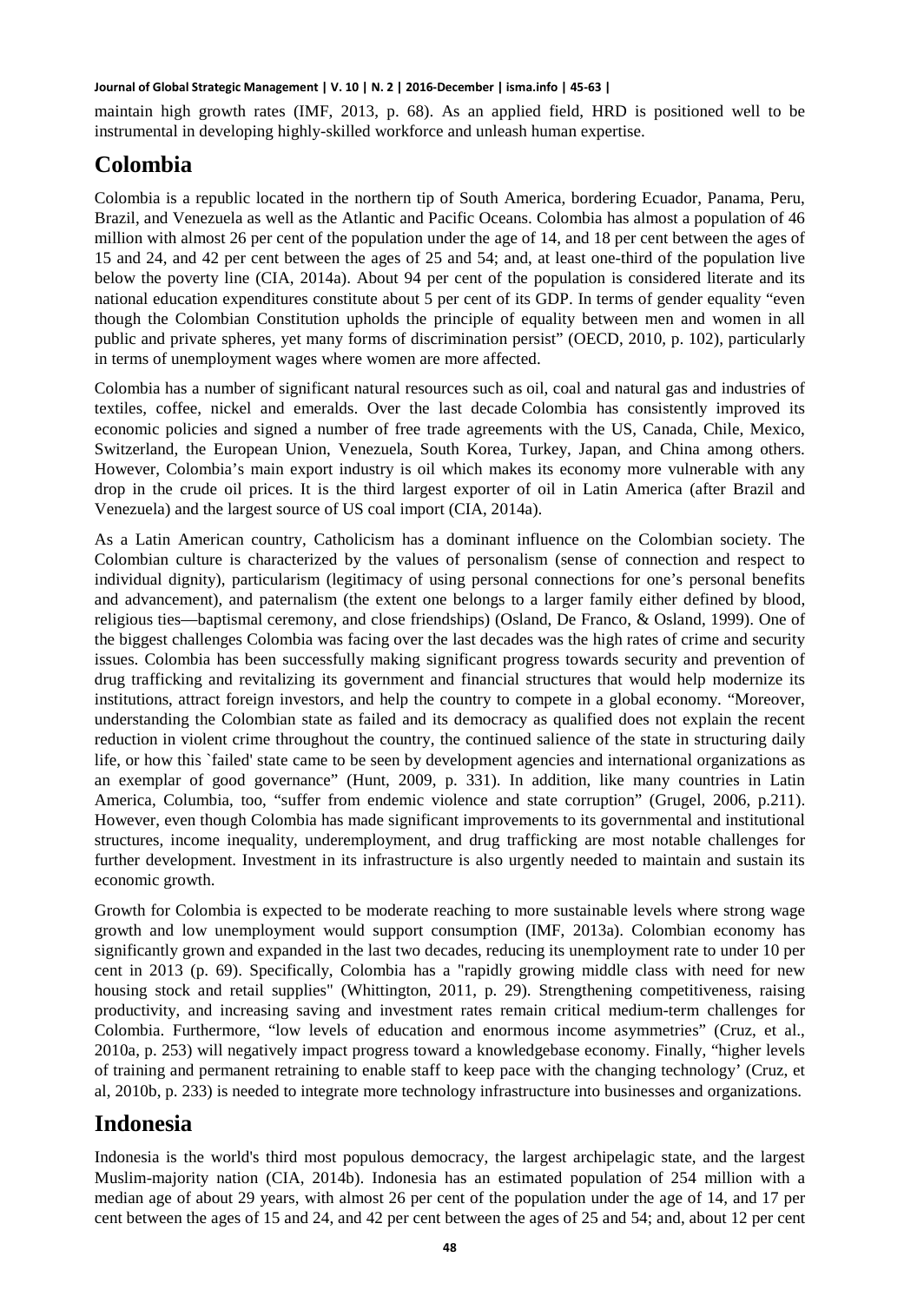of its population live below the poverty line (2014b). Having the largest economy in Southeast Asia and being a member of the G-20, both private sector and government organizations play significant role in the Indonesian economy. The GDP was reported to be \$5,200 for 2012 (2014b).

Indonesia's vast natural resources are becoming more important to its government where it is taking policy steps to achieve better natural resource management (Burgers, Pandu, And, & Tu, 2011). While the Indonesian "government is keen on attracting foreign investment to meet the country's growing investment needs, especially in the coal, railways, ports and bauxite mining sectors" (Indonesia Economy, 2014), "continued uncertainty in mining regulations and the global economic slowdown, together with the political uncertainty, are major deterrents" (2014) for attracting foreign investment. Furthermore, "robust domestic demand helped Indonesia to achieve steady growth in industrial production" (Das, 2012). Basri and Rahardja suggest for "a strategy of safeguarding a balance between domestic economy and global orientation, such as becoming a part of a production network and promoting export-oriented growth, must be a part of the development strategy of the national economy (2010, p. 77).

As a Southern Asian country, Indonesia historically received considerable levels of immigrants from China and maintained its strong economic ties with China, South Korea, Taiwan, and Japan (Gupta & Hanges, 2004). One of the indicators of becoming an emerging market, the majority of Indonesia's labor force works in the service sector (about 48 per cent), which indicates a major shift from the historically largest sector of agriculture (about 38 per cent). A vast island nation, Indonesia has extensive natural resources such as crude oil, natural gas, tin, copper, and gold and exports many commodities including oil and gas, electrical appliances, plywood, rubber, and textiles (2014). With about a 6 per cent unemployment rate, Indonesia is better situated in terms of employment; however, high levels of poverty, inadequate infrastructure, corruption, a complex regulatory environment, and unequal resource distribution among regions (2014) as well as its large account deficit further makes it financially vulnerable (South-East Asia, 2014) are major challenges the country needs to tackle. Furthermore, "the lack of basic civic amenities and inadequate communications, ports and power infrastructure are important constraints to sustainable development" (Indonesia, 2014). The major cause of Indonesia's unemployment is related to rural migrants to urban areas (Dhanani, Islam, & Chowdhury, 2009; Newberry, 2010). Transition from unskilled workforce to a highly skilled workforce will require Indonesia to heavily invest in education, workforce development, and training (Blöndal, Hawkesworth, & Choi, 2009).

### **Vietnam**

Vietnam, one of the four remaining communist country in the world is located in the South East Asia bordering with China in the North and Cambodia and Laos in the west. It has a population of over 93 million with a median age of 29 (CIA, 2014c). About 24 per cent of Vietnam's population is under 14 years of age while 18 per cent are between the ages of 15 and 24, 45 per cent between the ages of 25 and 44, and 11 per cent are 55 years of age and above (2014c). As one of the emerging economies, Vietnam has a GDP per capita of \$1,527 (IMF, 2013b), and, 6 per cent of its GDP is allocated for education. Vietnam is Asia's second fastest growing economy after China, and it has been forecast that Vietnam will become the world's  $17<sup>th</sup>$  largest economy by 2025 (Karmel, 2010).

Traditionally an agricultural society that heavily depends on cultivation of wet rice, Vietnamese agrarian economy was destroyed during the Vietnam War which led the socialist government to reinvest in agriculture and industry after the War. Food processing, garments, shoes, machine-building; mining, coal, steel; cement, chemical fertilizer, glass, tires, oil, and mobile phones are main industries of Vietnam while manufacturing, information technology and high-tech industries fast-growing part of the national economy (CIA, 2014c). Vietnam has significantly increased its oil production and it is now the third largest oil producer in the Southeast Asia and the 8th largest crude oil petroleum producer in the Asia Pacific region (Vietnam, 2011).

As a country that is heavily based on Confucian belief system and values, Vietnamese society in general values harmony, hierarchy, collectivism, and personal relations, which are very strong in the societal level. As a result of the Vietnamese government's policy shift to constrain price hikes and boosting more economic confidence, Vietnam maintains its stable position for its economy while keeping the inflation rates stable (Vietnam Economy, 2014a), which are great signs that its "economy is turning a corner" (Vietnam Economy, 2014b). In addition, "Vietnam's policymakers are pushing to lower lending rates to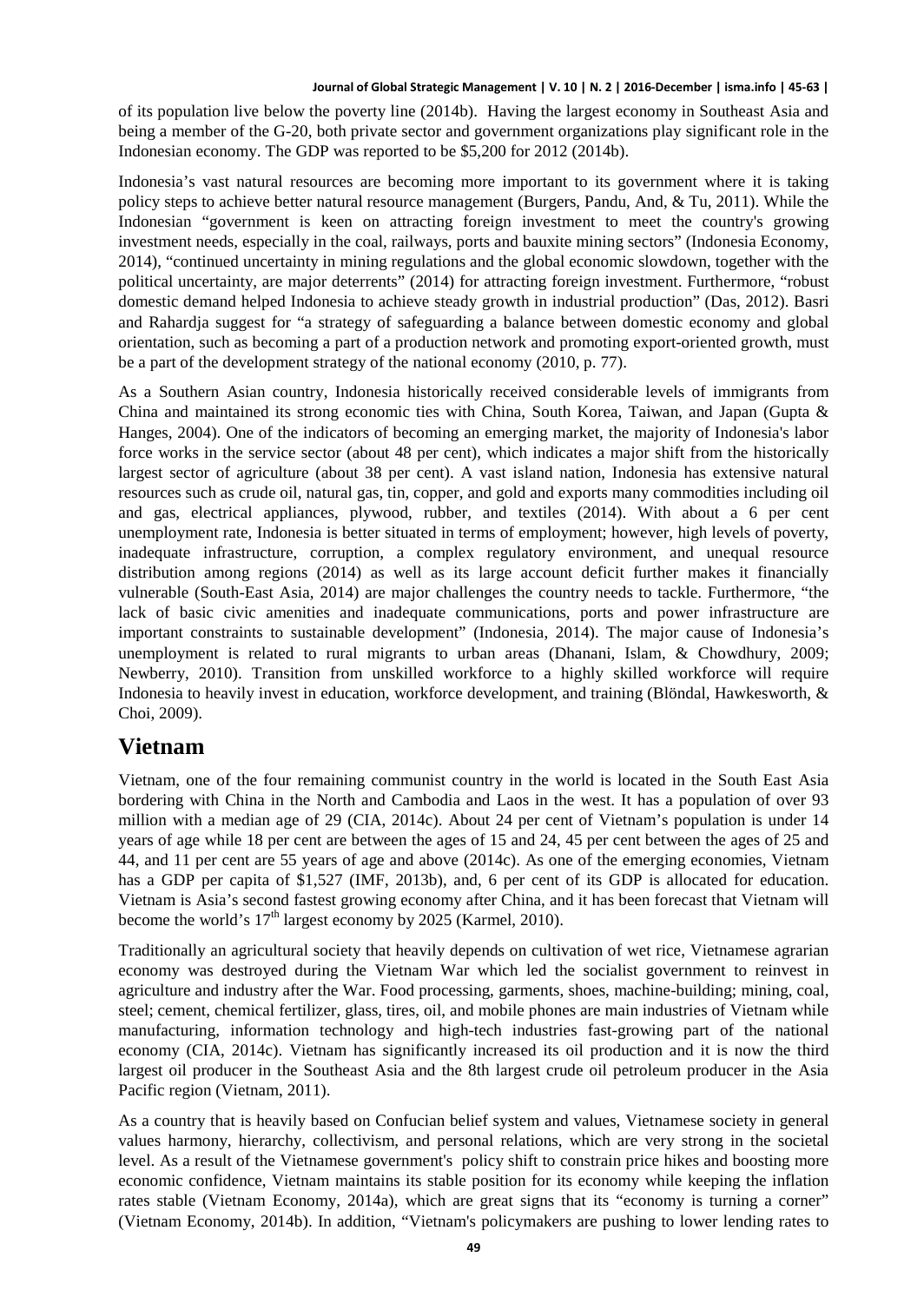boost economic growth" (Vietnam Economy, 2014c). Although the Vietnamese government made progress on reducing poverty, it is still challenged with maintaining economic stability, improving its monetary and banking systems and policies (Vietnam, 2014), and dealing with its property market which has been a significant drag on its economy (Vietnam Economy, 2014d). As an emerging economy Vietnam is at the unique in terms of its economic ambitions and socio-political formation particularly with its private businesses, most of which are young and small in size (Le, Venkatesh, & Nguyen, 2006). Vietnam has also successfully eliminated some of its significant challenges for its entrepreneurs and startup companies (Scheela, et al., 2015), which most certainly contribute to its economic and business growth.

### **Egypt**

Host to the many historical great civilizations, Egypt is strategically located in Northern Africa and the Middle East. It is the largest Arab nation with a population of 87 million with 33 per cent under the age of 14, 18 per cent between the ages of 15 and 24, 39 per cent between the ages of 25 and 54, and 10 per cent are 55 and older. Since its inclusion in CIVETS, Egypt has gone through a number of significant political challenges and has almost become identical with the social upraising of Arab Spring. Egypt is still "facing the daunting prospect of making the transition from decades of authoritarianism to democracy" (Broadbent, 2011, p. 1). Inescapably, this severely impacted Egyptian society, economy, and institutions, and organizations. As a result of the military coup that has overthrown a democratically elected government in 2013, Egypt has been under the military rule and little progress has been made to normalize the society. Nevertheless, Egypt's GDP per capita was reported to be \$6,600 with 47 per cent of its labor force in the services, 29 per cent in agriculture, and 24 per cent in industry (CIA, 2014d). Egypt mainly produces cotton, rice, corn, wheat; and among its major industries are textiles, food processing, tourism, chemicals, pharmaceuticals, hydrocarbons, construction, cement, metals, and light manufactures (2014d).

As a Muslim country, Egypt's culture was shaped by Islamic moral and legal code (the Qur'an and Sharia). Among Egypt's major problems are political instability (a so-called democracy where democratically elected governments can be thrown out of power by military coups leading to long-lasting dictatorships); high levels of urbanization--almost half of Egypt's population live in Cairo, the capital; widespread poverty; and lack of Infrastructure. Despite this bleak picture, however, Egypt's young population and the resiliency of its people (Broadbent, 2011), and geopolitical status, including its role in the Arab world, are promising aspects for its future. At present, Egypt is at crossroads in terms of economy, politics, and societal change. Furthermore, "Western innovative culture and technologies are slowly permeating the business culture" in Egypt (Wongtada *&* Rice, 2008, p. 538). As the largest Arab nation it has the both manpower and historical tradition to move forward towards becoming a stable developing nation. But, achieving this will require a strong political and societal will that will serve as a catalyst to enable national change since most of societal "protests have been sporadic at best and therefore failed" (Kienle, 2012, 553).

### **Turkey**

Turkey is considered the cradle of civilizations where the West meets the East. Home to many great civilizations throughout the history (Phoenicians, Hittites, Byzantine, and the Ottomans) Turkey has made significant progress both politically and economically specifically in the last decade. Evidence for this is the lower levels of unemployment—9.2 per cent during 2012 as compared to over 25 per cent observed in many European countries such as Spain, Portugal, and Greece; or its lower levels of public spending under 36 per cent, which is lower than 24 European Union countries, or its increased level of labor participation to over 51 per cent of its population (Iskur, 2013). It should be noted here that Turkey has achieved this despite many political and economic problems took place in its region such as the Arab Spring or the economic crisis in many European countries. One of the labor related challenges Turkey needs to immediately address is the low labor share in the income of Turkey (Unveren & Sunal, 2015).

As a country that inherited the cultural and social norms of the Ottoman Empire, Turkey often finds itself between Europe and Asia. Culturally, it is Asia (more specifically Middle Eastern because of its Islamic roots) and societally and geographically it is European with the highest levels of education, women in the workforce, and economic well-being (Syed, 2008). "The disestablishment of Islam and the dismantling of its central institutions under the republic are primarily evaluated as a wholesale attempt by republican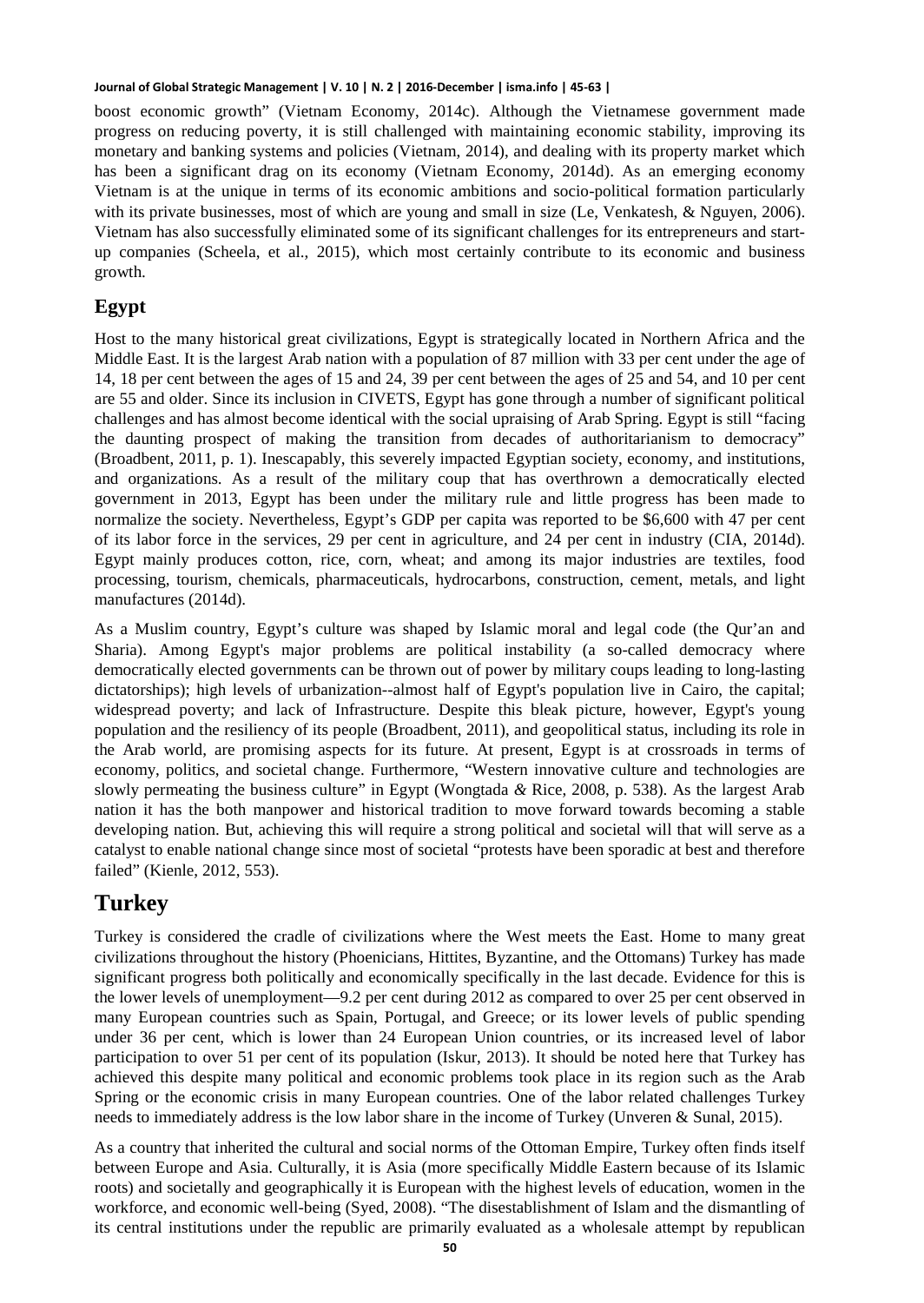elites to adopt Western positivist notions of progress and a Jacobin mode of enforcement of new cultural standards and practices" (Kandiyoti, 2012, p. 515). Turkey's geographic and political location, a country located both in Asia and Europe as well as its vast natural resources (one of the few countries in the world that produces enough to sustain itself), and strong manufacturing and production tradition uniquely position it for growth and development that has been coupled with a long political stability and strong political leadership to help the country make significant institutional changes that were often results of high levels of bureaucracy and economic instability. Founded after the collapse of the Ottoman Empire, Turkey's road to democratization has rather been bumpy with three military coups and two postmodern coups since its foundation in 1923. Its prolonged effort to become a member of the European Union and its secular model of democracy has often been considered as a model to other Muslim nations in the region. Turkey is continuing to establish business relations with many countries around the world, particularly Africa, China, and South America. Even though significant progress has been made over the last decade, Turkey still needs to focus on tackling its issues around human rights, freedom of speech, and justice systems, which are also needed for accession to the European Union. Furthermore, "Turkey's relatively high current account deficit, uncertainty related to monetary policy-making, and political turmoil within Turkey's neighborhood leave the economy vulnerable to destabilizing shifts in investor confidence" (CIA, 2014e). Nevertheless, with a growing young population (per cent of its population is under the age of and per cent of its population is between the ages of), stable political will and power, and determined economic policies, Turkey is a strong candidate to be welcome to European Union and a powerful member of the CIVETS.

### **South Africa**

South Africa is the last of the CIVETS nation that is also considered as part of the BRIC countries (officially invited to join The BRIC in 2009). With a population of nearly 49 million, South Africa is considered as the most developed nation in the African continent. Located at the tip of the African continent, South Africa also has a very young population—28 per cent is under the age of 14 while 20 per cent is between 15 and 24 years of age. About 80 per cent of its population is black while 9 per cent is white. As an African country, South Africa mainly challenged by racial issues and racial segregation that "remains to be bridged socially and mentally" (Gupta & Hanges, 2004, p. 187) throughout the country, despite its abolition in 1991 and "diversification vies with deepening commitment" (Bolt, 2013, p. 201). After decades of apartheid regime, South Africa, under the leadership of Nelson Mandela, has made significant progress towards a democratic government where all South Africans are equal under the law. South Africa is a country that is considered both as part of CIVETS and BRICS. It has an emerging market with vast natural resources as well as well-developed financial, legal, communications, energy, and transport sectors and a stock exchange that is the 15th largest in the world (CIA, 2014f). GDP per capita is \$11,500 with main industries including corn, wheat, sugarcane, fruits, vegetables; beef, poultry, mutton, wool, and dairy products (2014f). Besides poverty, racial inequality, and high levels of unemployment (about 25 per cent) unstable electricity supplies also remain as significant challenges to South Africa's economic growth (2014f).

### **HRD RELATED ISSUES, POLICIES AND PRACTICES**

In general, CIVETS presents a number of issues to HRD particularly around literacy as well as higher levels of education, employee and talent development, organizational learning, management and leadership development, workforce development, skilled labor force, lack of policies or regulations or inadequate practice of existing laws and legal practices in the workplace. In addition to lacking government oversight associated with many of these challenges, cultural traditions, societal norms, and status quo also directly impact and contribute to the current HRD issues. In fact, some of them directly cause such issues in the first place. Broader HRD issues associated with Colombia stems from societal issues and governmental policy challenges in which Colombia as a country has suffered from prolonged civil unrest; and still, some parts of the country is still under rebel control and is considered unsafe. Even though Colombia has made significant stripes over the last decade, its investment in human resources and training does not match up to its growth rate. Despite all of these developments noted here, the most significant challenge ahead of Colombia is to secure all its territories, increase government oversight on financial systems, and invest in its educational institutions (Riggirozzi, 2014). With respect to HRD practice, supervisors/managers are "expected to attend family functions of their employees" (Gupta & Hanges, 2004, 186). This confirms their cultural basis for individualism, particularism, and paternalism.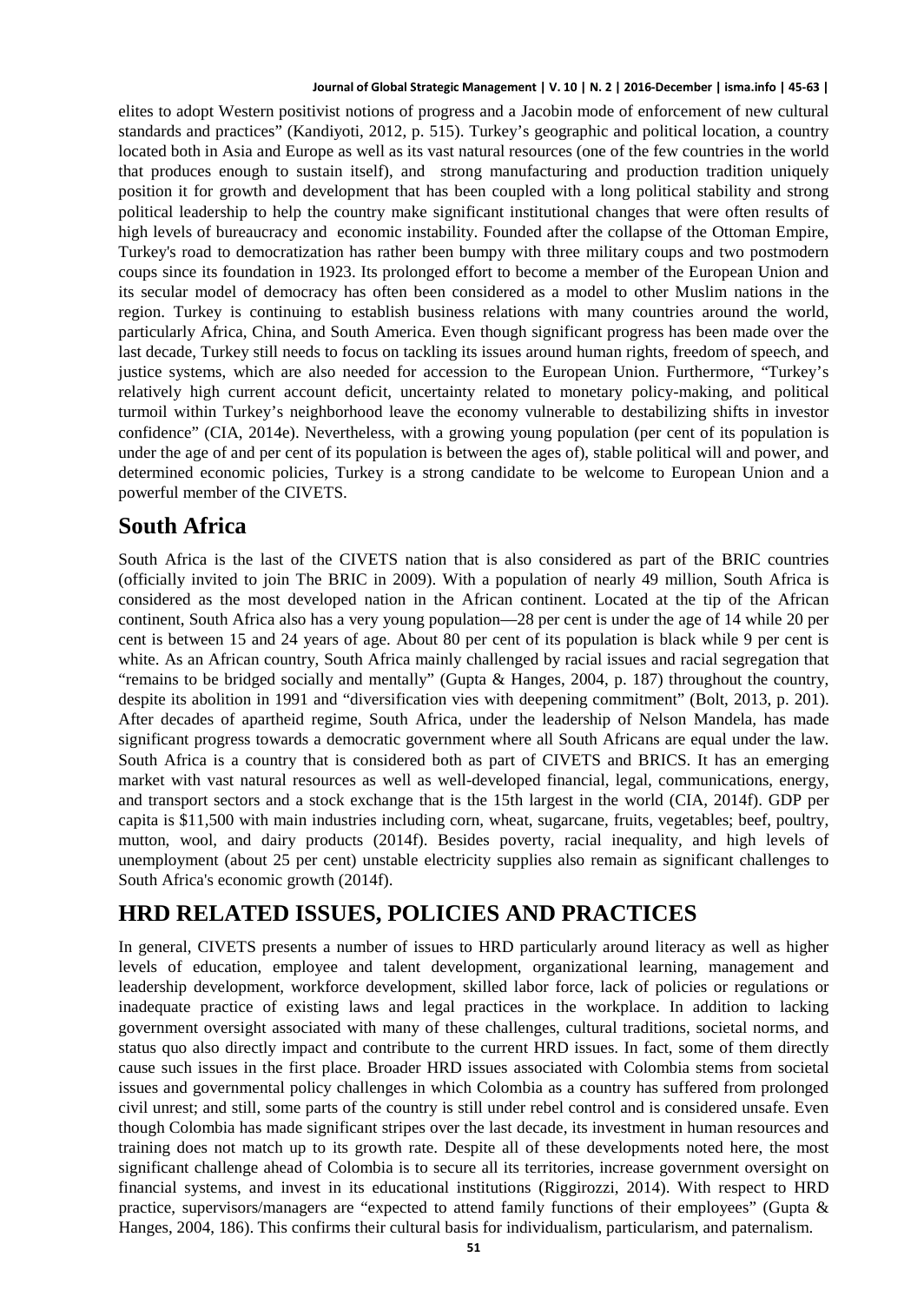Indonesia, on the other hand, has recently demonstrated significant signs of development and growth. More investors are exploring possibilities of doing business in Indonesia which is also supported by the Indonesian government. Furthermore from a management and leadership development perspective, "Indonesian inspirational leaders need to pursue their followers about the leaders' own competence" (Mabey & Finch-Lees, 2008, p. 30). Thus, in addition to traditional HRD issues such as an uneducated population as well as lack of adequate educational infrastructure, and government policies to promote and foster learning in the workplace, issues related to diversity, cultural barriers to research and development, and challenges to innovation and technology-integration.

Vietnamese people value higher levels of harmony (both at the individual, group, organizational, and societal levels), hierarchy (particularly with regards to seniority), collectivism (well-being of everyone), and personal relations (very important in daily work and life). These value system has a significant impact on how Vietnamese employees conduct, perform, and engage at work. Additionally, in such a value system, management and leadership practices usually based on subordinates' acceptance of the authority of managers and leaders in order to achieve and maintain harmony (Mabey & Finch-Lees, 2008). A major challenge for HRD professionals is to bridge the gap between Vietnamese cultural value system and the capitalist global approach that is heavily based on self-promotion and interest as well as confrontation and competition.

As a country that once became the hope for millions in the Arab world through the Arab Spring, Egypt is currently under a military dictatorship that overthrew a democratically elected government. As such, HRD challenges are urgently focused on the policy and legal matters associated with the workplace where basic human rights are often not allowed. Additionally, Egypt suffers from low levels of literacy, the lack of technological and other infrastructure, as well as a chronic economic turmoil, all of which significantly impacts Egypt's ability to attract foreign investment and focus on its immediate issues surrounding HRD.

As a member candidate to European Union, Turkey has steadily grew over the last decade both in the areas of attracting foreign investment, lowering unemployment, increasing educational opportunities, investment in infrastructure both land, sea, and air as well as its technology (getting ready to implement 4G network while discussing 5G). Turkey's HRD challenge, however, is to make the biggest leap in terms of investing in its human capital and talent which is a major concern for companies to find and attract best talent. Although the government has steadily and significantly invested in education (including higher education where the number of universities has more than doubled in the last decade) and research (annual expenditures also has more than double in the last decade), the country can benefit from a systematic approach to develop and utilize its human resources. Although Turkey has implemented a national HRD policy over a decade ago (Akdere & Dirani, 2014), a national agency for Human Resource Development may be instrumental.

The last country in the CIVETS bloc, South Africa, is still going through a societal transformation from the apartheid system that ruled South Africa for many decades since its independence. With 11 official languages and many diverse groups coexisting in the country, South Africa is also considered the land of contrasts. A country with space technology yet limited roads and transportation infrastructure with high demand for limited natural resources; a complex history and an emerging democracy are significant aspects of South Africa. As a result, the need for HRD at the individual (training), group/team (performance), organizational (learning and change), and societal (talent development) levels are significant challenges for the South African economy.

Each year, United Nations Development Program offers Human Development Index (HDI), which is "a simple average of the life expectancy index, educational attainment index (a combination of adult literacy and elementary school enrollment), and real gross domestic product per capital (Javidan & Hauser, 2004, p. 106). According to Table 2, in 2013, Turkey ranks number one among CIVETS countries followed by Colombia, Indonesia, Egypt, South Africa, and Vietnam. All CIVETS countries demonstrated an annual increase over half point compared to the previous year. Similarly, these countries are categorized as developing based on their global ranking in this index.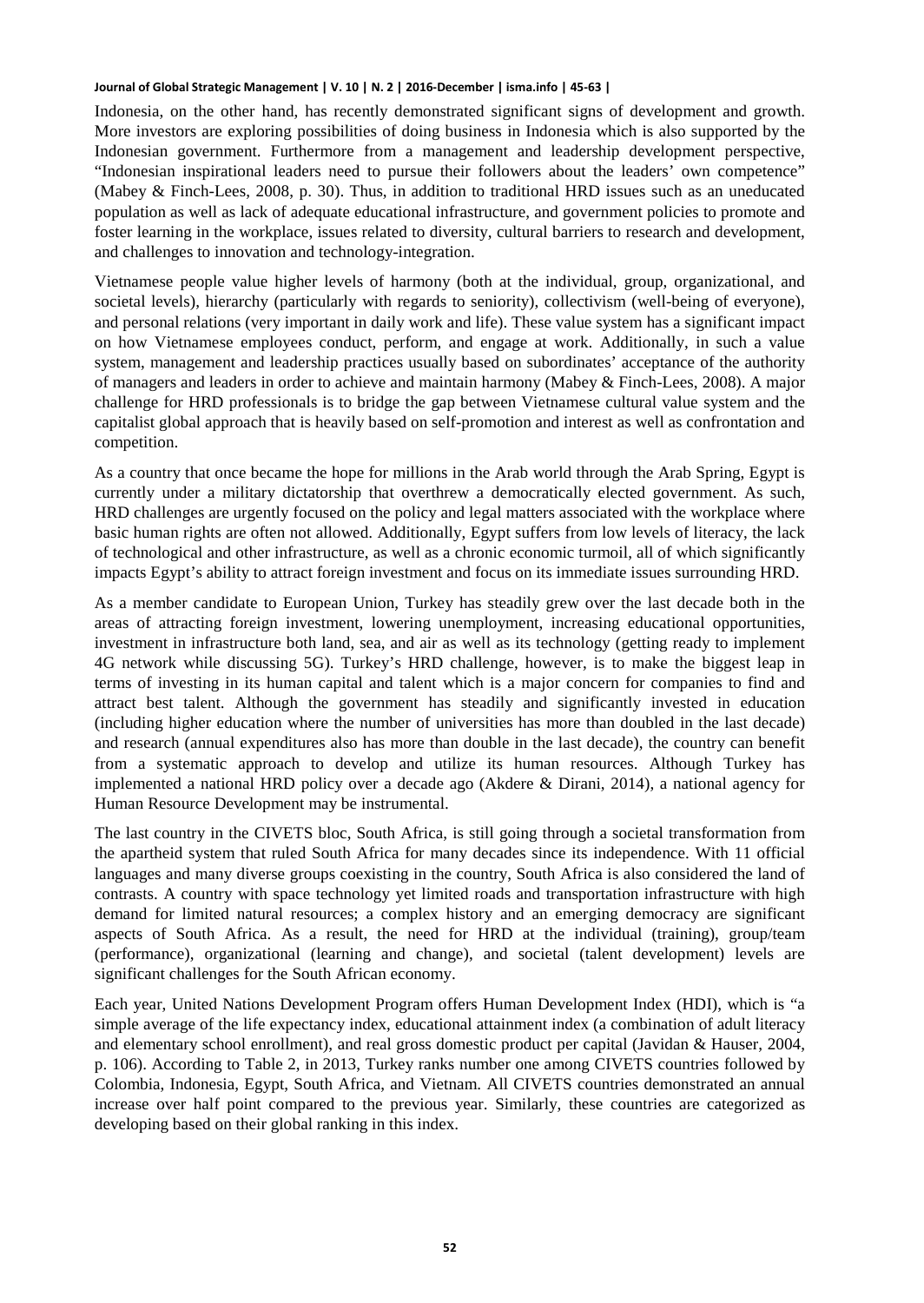| <b>HDI</b><br>rank<br>globally | Country         | <b>HDI</b><br>value | Life<br>expectancy<br>at birth | Mean<br>vears of<br>schooling | <b>Expected</b><br>vears of<br>schooling | <b>GNI</b> (gross<br>national<br>income) | Change in<br>rank<br>2012-2013 | <b>HDI</b><br>rank in<br><b>CIVETS</b> |
|--------------------------------|-----------------|---------------------|--------------------------------|-------------------------------|------------------------------------------|------------------------------------------|--------------------------------|----------------------------------------|
| 98                             | Colombia        | 0.711               | 74.0                           | 7.11                          | 13.2                                     | 11.527                                   | 0.708                          | $\overline{2}$                         |
| 108                            | Indonesia       | 0.684               | 70.8                           | 7.5                           | 12.7                                     | 8.970                                    | 0.681                          | 3                                      |
| 121                            | Vietnam         | 0.638               | 75.9                           | 5.5                           | 11.9                                     | 4.892                                    | 0.635                          | 6                                      |
| 110                            | Egypt           | 0.682               | 71.2                           | 6.4                           | 13.0                                     | 10,400                                   | 0.681                          | $\overline{4}$                         |
| 69                             | Turkey          | 0.759               | 75.3                           | 7.6                           | 14.4                                     | 18.391                                   | 0.756                          | 1                                      |
| 118                            | South<br>Africa | 0.658               | 56.9                           | 9.9                           | 13.1                                     | 11.788                                   | 0.654                          | 5                                      |

**Table 2. 2014 Human Development Index (HDI) of CIVETS Countries**

### *Source: United Nations Development Program (2015)*

Another highly regarded index is the Global Competitiveness Index, by the World Economic Forum, defines "*competitiveness* as the *set of institutions, policies, and factors that determine the level of productivity of a country"* (2015, n.d.). Thus, "the level of productivity, in turn, sets the level of prosperity that can be reached by an economy" (2015, n.d.); and this productivity level further "determines the rates of return obtained by investments in an economy, which in turn are the fundamental drivers of its growth rates". In other words, the more competitive a country's economy is the more likely it is to grow faster over time (2015, n.d.). Based on the 2014 data, Indonesia is ranked highest among CIVETS in terms of its global competitiveness while being ranked 34 globally. Following Indonesia in the Global Competitiveness Index are Turkey, South Africa, Colombia, Vietnam, and Egypt. Most significant information from this piece of data is that 5 countries ranked top 70 globally in the Index in 2014 while Egypt ranked  $119<sup>th</sup>$ , which is a result of its political and economic turmoil caused by the military coup and a consequent dictatorship.

| Country      | <b>GCI</b> rank globally | <b>GCI rank in CIVETS</b> |
|--------------|--------------------------|---------------------------|
| Colombia     | 66                       | 4                         |
| Indonesia    | 34                       |                           |
| Vietnam      | 68                       | 5                         |
| Egypt        | 119                      | 6                         |
| Turkey       | 45                       | $\overline{c}$            |
| South Africa | 56                       | 3                         |

**Table 3. The 2014 Global Competitiveness Index of CIVETS Countries**

*Source: World Economic Forum, 2015*

# **CONCLUSION**

This paper examined the CIVETS economic bloc and provided an overview of the countries grouped as CIVETS through economic, institutional, and societal perspectives. The CIVETS are projected to experience similar levels of economics growth that will rival the development that the BRIC nations have undergone over the past 10 years (Alexander, 2011). All CIVETS countries with their large amount of youth population and vast natural resources have significant potential to make impact both locally and globally. In fact, the CIVETS countries are considered as the "second generation emerging markets characterized by dynamic, rapidly changing economies and young growing populations" (S&P, 2014). As an interdisciplinary field, Human Resource Development (HRD) has the capacity and functions to help these emerging markets where there is much need for investment in human capital through training and institutional change through organization development.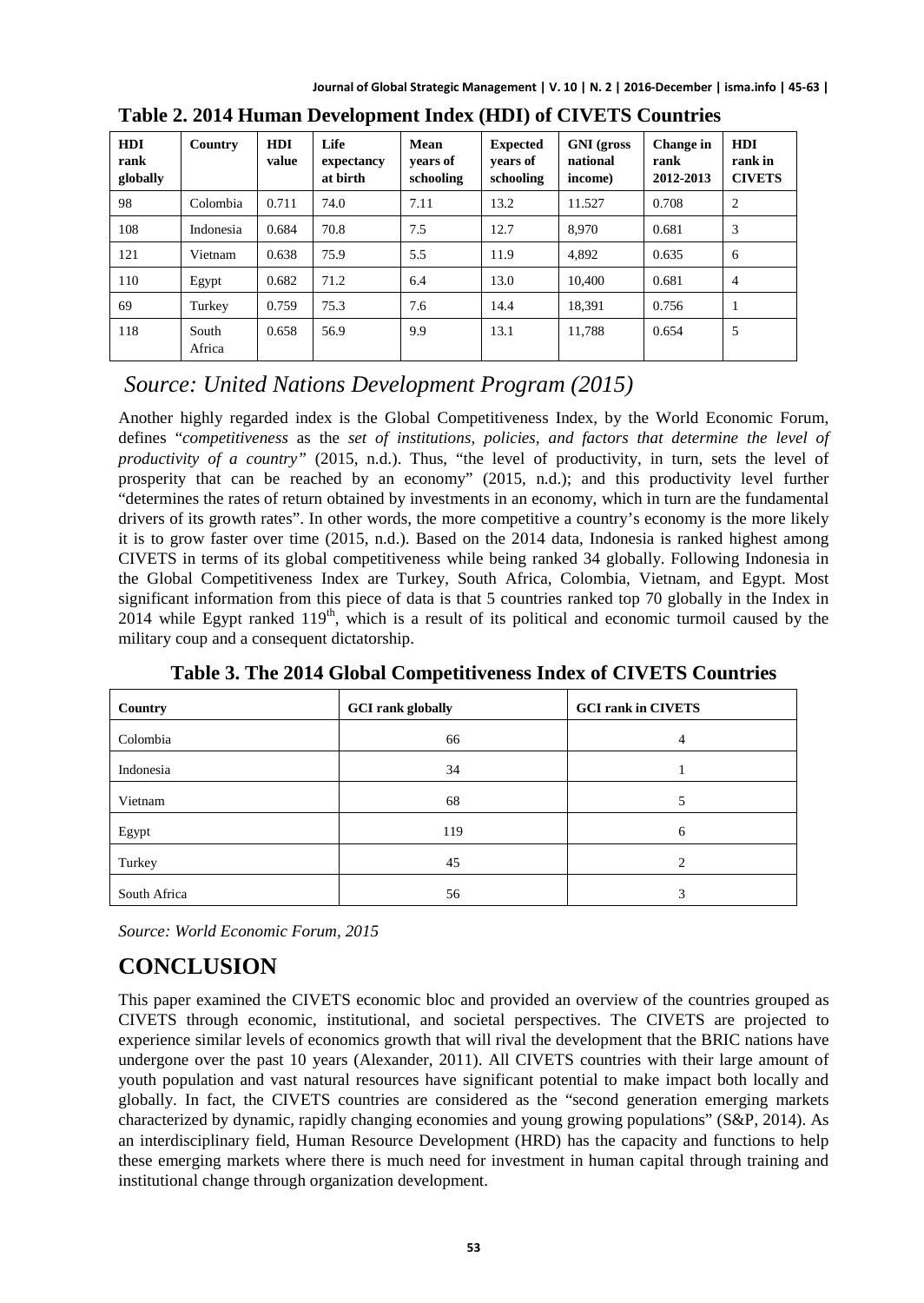Considering a large amount of the population of CIVETS is young, education and learning is crucial for the growth, development, and sustainability. "Proficiency in literacy, numeracy and problem solving in technology-rich environments is closely related to age, reaching a peak at around 30 years of age and declining steadily, with the oldest age groups displaying lower levels of proficiency than the youngest" (OECD, 2013, p. 24). There is an urgent need for policy changes in CIVETS countries to heavily invest in education and development to achieve highly-skilled labor force that can compete in a global economy and fiercely competitive marketplace.

Overall, CIVETS countries rely significantly on investments which are considered one of the most important sources of economic growth, invest in societal development and modernization, increase employment opportunities and enhance income generation. The economic growth of these countries is also related to the level of economic freedom. Table 4 illustrates the ranking of the CIVETS countries in the 2015 Index of Economic Freedom (IEF). According to this Index, Colombia ranked highest while Vietnam ranked the lowest among CIVETS (Miller & Kim, 2015).

| Country      | <b>IEF</b> rank globally | <b>IEF rank in CIVETS</b> |
|--------------|--------------------------|---------------------------|
| Colombia     | 28                       |                           |
| Indonesia    | 105                      |                           |
| Vietnam      | 148                      |                           |
| Egypt        | 124                      |                           |
| Turkey       | 70                       |                           |
| South Africa | 72                       |                           |

**Table 4. 2015 Index of Economic Freedom for CIVETS Countries** 

#### *Source: Heritage Foundation, 2015*

The traditional functions of HRD such as Training & Development and Organization Development can be instrumental in helping developing skills and knowledgebase necessary for achieving innovation and discoveries of new technologies. This will also enable CIVETS transform their economies from production/service base to technology and know-how oriented knowledge economy. In fact, this is in fact a bigger challenge for CIVETS to transition to a different economic model that aim at increasing human capital at the societal level. Organization Development, on the other hand, can help bring change many institutions of these countries need. The principles of OD may also be instrumental in designing processes for effectiveness and efficiency. Furthermore, national HRD approach provides opportunities to bring change at the country level by tackling issues around higher levels of unemployment, poverty, and inequality. It is not clear how long the term CIVETS will hold for these countries or how much they can maintain their current economic, political, and societal achievements. Nevertheless, CIVETS represent a significant portion of the emerging markets and deserve further empirical studies exploring how HRD can be operationalized and utilized in a given setting in these markets.

Despite certain differences such as population, geographical location, and natural resources, all these six countries that make up CIVETS has similar issues and challenges associated with HRD. Among these commonalities are high unemployment rates; lack of technology integration as well as technology infrastructure; short-term and long-term global economy (including dramatic changes in the exchange rates and increase global demand for natural resources particularly oil and gas); lack of highly skilled professionals to address increase talent gap and decreasing the migration of skilled labor force; and governments' inability or will (in some cases) for oversight and control of the laws. The recent and current developments in the exchange rate (particularly that of the U.S. dollar), a significant and stable economic growth in the U.S. (causing investors to consider US), global economic downturn and slow down as well as the political turmoil and social instability would further impact HRD practice in the CIVETS. Stemmed from a financial trajectory, the CIVETS do not present any social, cultural, or political comparability. However, as emerging economies, HRD related issues in CIVETS remain similar as HRD is an emerging field as organizations in general and businesses in particular are becoming more aware of the need for continuous learning as a result of globalization and technology. Organizational change, often in the form of transformation, is rampant as both governmental and for-profit organizations struggle to remain competitive both locally and globally. Issues associated with management and leadership emerge as generations clash, often resulting in ineffective management outcomes and leadership behaviors. Furthermore, western philosophies of HRD should also be re-considered when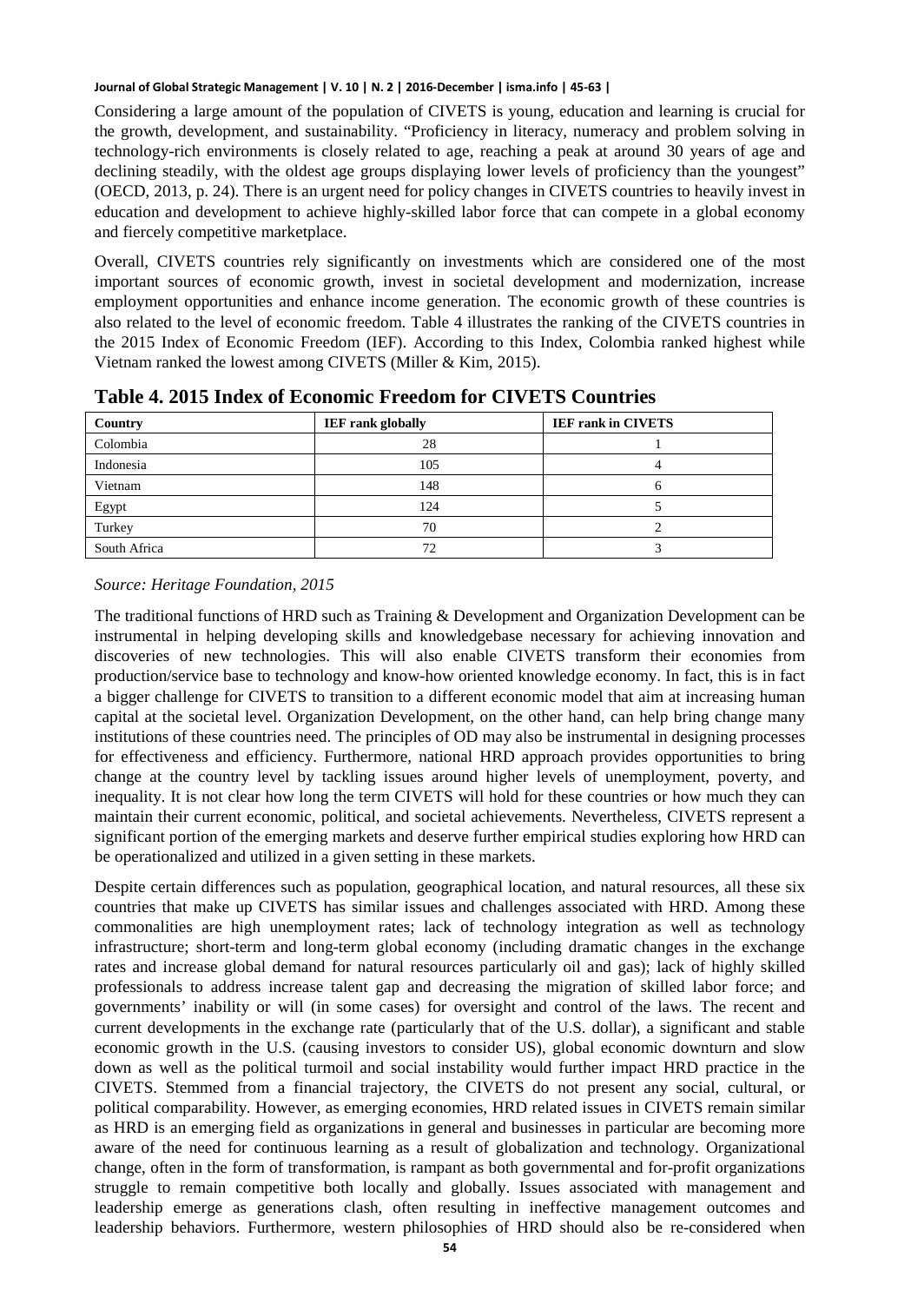dealing with CIVETS as they often operate within the national traditions and norms which largely impact HRD functions.

Despite the scarce literature on CIVETS as an economic bloc or the lack of popularity or support for the idea of CIVETS, this paper provides the first comprehensive study on CIVETS within the HRD literature in which studying this emerging market economy lends itself to a useful analysis of HRD at a global level. Thus, the paper presents an analysis of the CIVETS as an economic bloc and discusses the outcomes of HRD such as employability, human capital, talent development, social impact, poverty reduction, national competitiveness and productivity. The extended focus on technology and innovation is crucial to consider these countries as it related to transferability of HRD practices and addressing the weaknesses of the system and the challenges to overcome. Although the future of CIVETS as an economic bloc is blurry and it may soon be dismissed to take its place in the history, approaching HRD through such venues is critical in understanding global potential and capabilities of the field.

### **IMPLICATIONS FOR LEADERSHIP AND INNOVATION**

Leadership coupled with innovation is crucial for organizations in any given market. This is even more vital for emerging markets in which many factors such as technology, organizational practices, human resources, entrepreneurship, and business models (Guo, Su, & Ahlstrom, 2015). Today's world economy is growing through data and the role of leadership is shifting as innovation is becoming an integral process for any given organization as the "business as usual" motto is no more the norm. In fact, for innovation performance, Yang, Zhou, & Zhang, (2015) argue that human capital, charismatic leadership, and entrepreneurial orientation are important factors to enable organizations to "simultaneously address the drawbacks of information flow and behavior change in a centralized organization" (p. 417). Leaders in emerging economies such as CIVETS need to identify ways and approaches to work with the traditional mindsets and all challenges associated with them while gaining new skills to complement leadership competencies to help their organizations effectively handle globalization, strong competitive market demands in terms of human resources and knowledge, skills, and abilities associated with them.

Leadership in organizations of the emerging economies are not only charged with transforming their organizations through completely unorthodox methods because of the constant need to adopt and be agile but also engage in innovation and entrepreneurship in order to effectively compete in a global economy. Chen, et al. argue that leadership facilitates innovation and competitiveness, which are important to sustaining growth in emerging markets facing a growing global pressure to constantly innovate (2012, p. 240). How leadership facilitates this process is yet to be thoroughly explored. Furthermore, most of the CIVETS countries share a communal culture, different from their Western counterparts with individualistic life philosophies. Consequently, organizational culture in these countries require better utilization of social capital which has immense impact and influence in the way leaders lead, managers manage, and people work together (Teagarden & Schotter, 2013). Thus, human capital as well as social capital are necessary ingredients for organizations to achieve effective leadership and innovation through learning at organizational levels. Shah (2012) argues that "strategic flexibility, local sourcing, engagement of nontraditional partners, and local entrepreneurship will be important factors for successful pursuit of the emerging markets" (p. 4).

The field of HRD is well positioned to assist organizations in emerging economies to achieve the organizational transformation which is a result of the emerging economies in which they compete.

This paper aims to explore CIVETS economic bloc through the lenses of the field of HRD. Budhwar and Debrah (2009) argue that globalization and international competitiveness forced emerging economies to adopt appropriate human resource practices as they embrace to achieve competitive advantage. Furthermore, "the emergence of knowledge-intensive society has changed the nature of business competition" (Lu, et al., 2008, p. 361). The result of a knowledge economy is a greater need for knowledge management which is considered an important managerial task in formulating a successful innovation strategy for a strategic HRD approach for emerging markets. "Over time with enhanced investment in research and development, both in terms of financial capital and human capital, firms in these economies were able to provide more innovative offerings". HRD is also instrumental in facilitating technology innovation as technology intensive organizations are becoming increasingly significant for CIVETS countries. Specifically, most of the CIVETS countries possess industries that are technologyintensive which lack organizational transformation and change.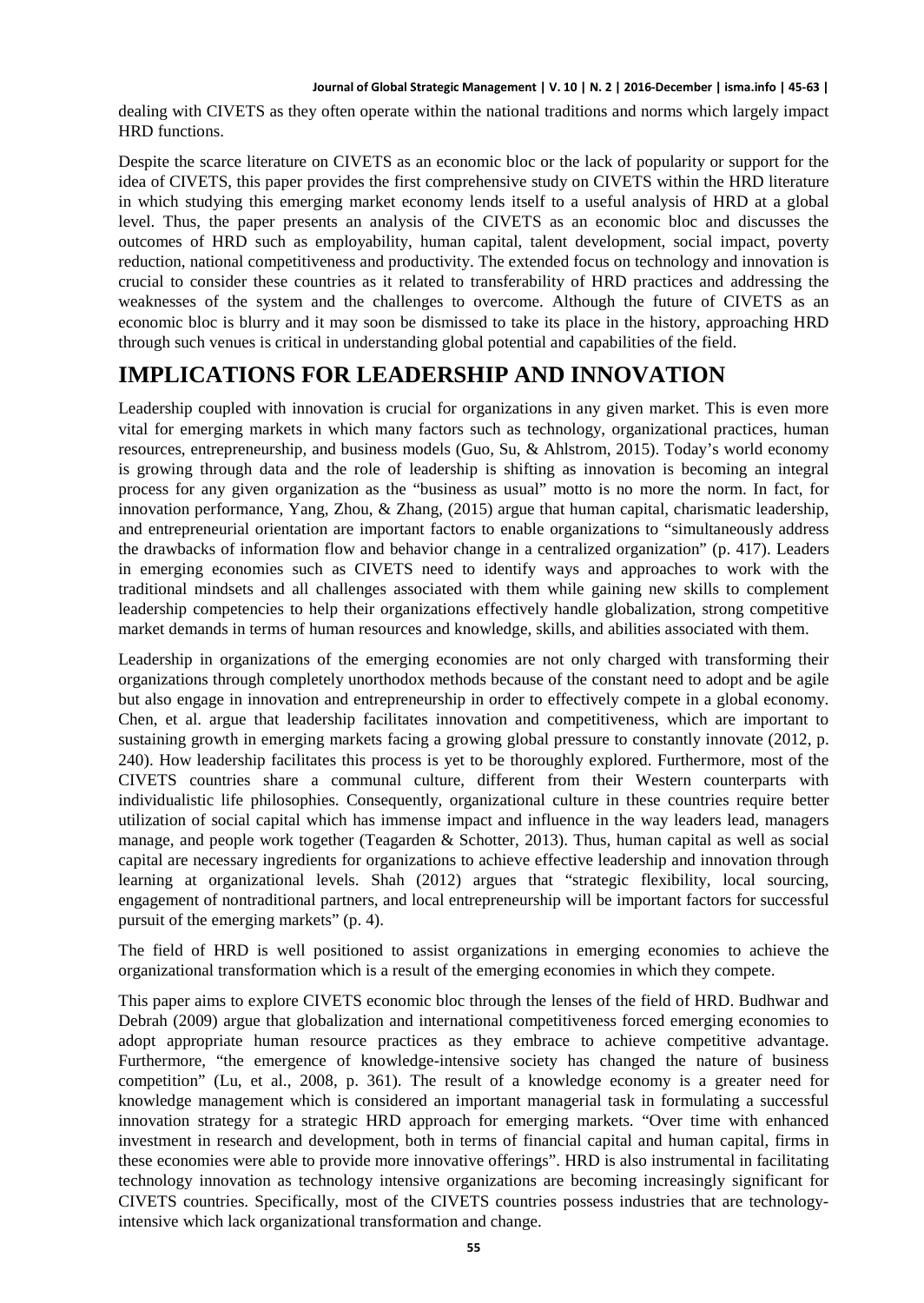### **ACKNOWLEDGEMENTS**

Earlier versions of this paper were presented at the 6<sup>th</sup> International Conference on Leadership, Technology, Innovation and Business Management (Antalya, Turkey); the 2015 Academy of Human Resource Development International Research Conference in The Americas (St. Louis, Missouri); and the 30<sup>th</sup> Annual Australian New Zealand Academy of Management (ANZAM) Conference (Brisbane, Australia).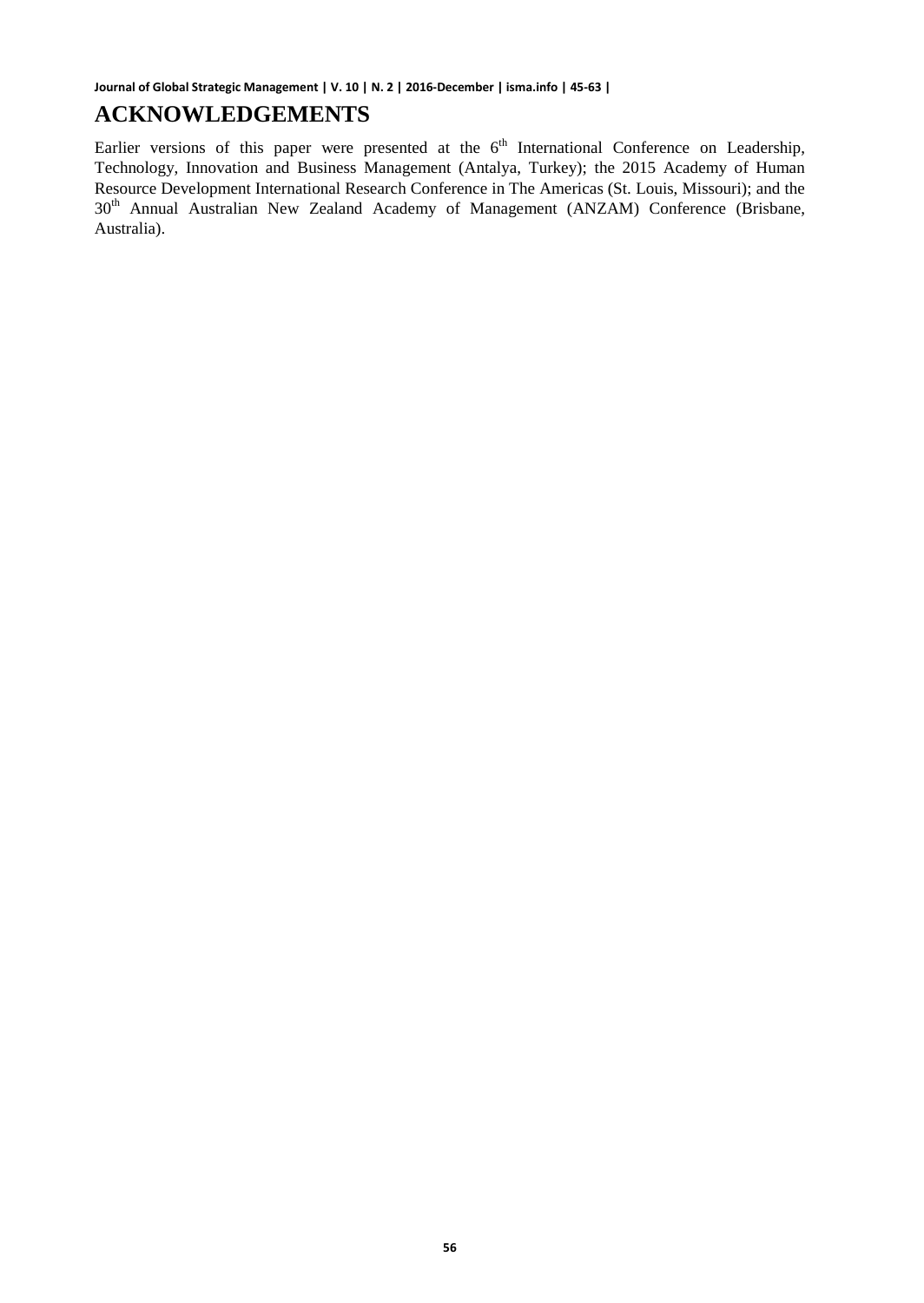### **REFERENCES**

Akdere, M., & Dirani, K. (2014). Human resource development in the Middle East. In *Routledge Companion to Human Resource Development,* (Rob Poell, Tonette S Rocco, & Gene Roth, eds.), (pp-457-466). New York: Routledge.

Alexander, A. (2011). *Entrepreneurship in South Africa: Improving access to finance*. MIT Sloan School of Management. Unpublished Master's Thesis.

Biller, D., & Colitt, R. (March 1, 2013) Brazil growth short of forecast for fourth straight quarter. *Bloomberg*. Retrieved online March 2<sup>nd</sup>, 2015 from http://www.bloomberg.com/news/2013-03-01/brazils-economy-grows-less-than-forecast-in-fourth-quarter-1-.html.

Blöndal, J., R., Hawkesworth, I., & Choi, H. (2009). Budgeting in Indonesia. *OECD Journal on Budgeting, 9*(2), 49-79.

Bolt, M. (2013). Producing permanence: Employment, domesticity and the flexible future on a South African border farm. *Economy and Society, 42*(2), 197-225.

Broadbent, M. (2011). *The role of FTA negotiations in the Future of the U.S.-Egypt Relations*. Washington, D.C.: The Center for Strategic and International Studies.

Budhwar, P., & Debrah, Y. A. (2009). Future research on human resource management systems in Asia. *Asia Pacific Journal of Management, 26*(2), 197-218.

Burgers, P., Pandu, R., And, P., & Tu, T. N. (2011). Fueling conflicts: Overcoming asymmetry between global interests in Vietnam and Indonesia. *Development, 54*(1), 77–84. doi:10.1057/dev.2010.91

Chen, M. Y., Lin, C. Y., Lin, H., & McDonough, E. F. (2012). Does transformational leadership facilitate technological innovation? The moderating roles of innovative culture and incentive compensation. *Asia Pacific Journal of Management, 29*(2), 239-264.

Cruz, R. P., Villa, T., Villa, A. M. T., Valdivieso, J. J., Gomez, L. M., Ortiz, Y. G., Sierra, J., Perdomo, J., Vargas, M., & Malaver, F. (2010a). Size and structure of the Colombian information economy. In U. Karmarkar & V. Mangal (Eds.), *The UCLA Anderson Business and Information Technologies (BIT) Project: A global study of business practice* (pp. 239-257). Singapore: World Scientific.

Cruz, R. P., Villa, T., Villa, A. M. T., Valdivieso, J. J., Gomez, L. M., & Ortiz, Y. G. (2010b). Colombia BIT 2007 Survey results: General report. In U. Karmarkar & V. Mangal (Eds.), *The UCLA Anderson Business and Information Technologies (BIT) Project: A global study of business practice* (pp. 211-235). Singapore: World Scientific.

Das, S. B. (2012). SOUTHEAST ASIAN ECONOMIES: Moderating growth momentum. *Southeast Asian Affairs*, 23-37.

Dhanani, S., Islam, I., & Chowdhury, A. (2009). *The Indonesian labour market: Changes and challenges*. London: Routledge.

Geoghegan, M. (2010). *From West to East*. Retrieved online March 27<sup>th</sup>, 2015 from

http://www.china-briefing.com/news/wp-content/uploads/2010/04/HSBC-Speech-27Apr10.pdf.

Ghosh, R., & Barman, A. (2014). Emerging trends, challenges and opportunities for HRD in India. In *Routledge Companion to Human Resource Development,* (Rob Poell, Tonette S Rocco, & Gene Roth, eds.), (pp-436-446). New York: Routledge.

Githens, R. P., Albornoz, C., Gonzalez, L. E., Rocco, T. S., & Wiggins-Romesburg, C. (2014). Development of human resources in Central and South America. In *Routledge Companion to Human Resource Development,* (Rob Poell, Tonette S Rocco, & Gene Roth, eds.), (pp-412-424). New York: Routledge.

Greenwood, J. (2011). Moving on from BRICs; Are the CIVETS group of countries the next big investment opportunity or nothing more than a convenient acronym? Wall Street Journal (Online) [New York, N.Y] 19 Sep 2011:  $n/a$ . Retrieved online March 26<sup>th</sup>, 2015 from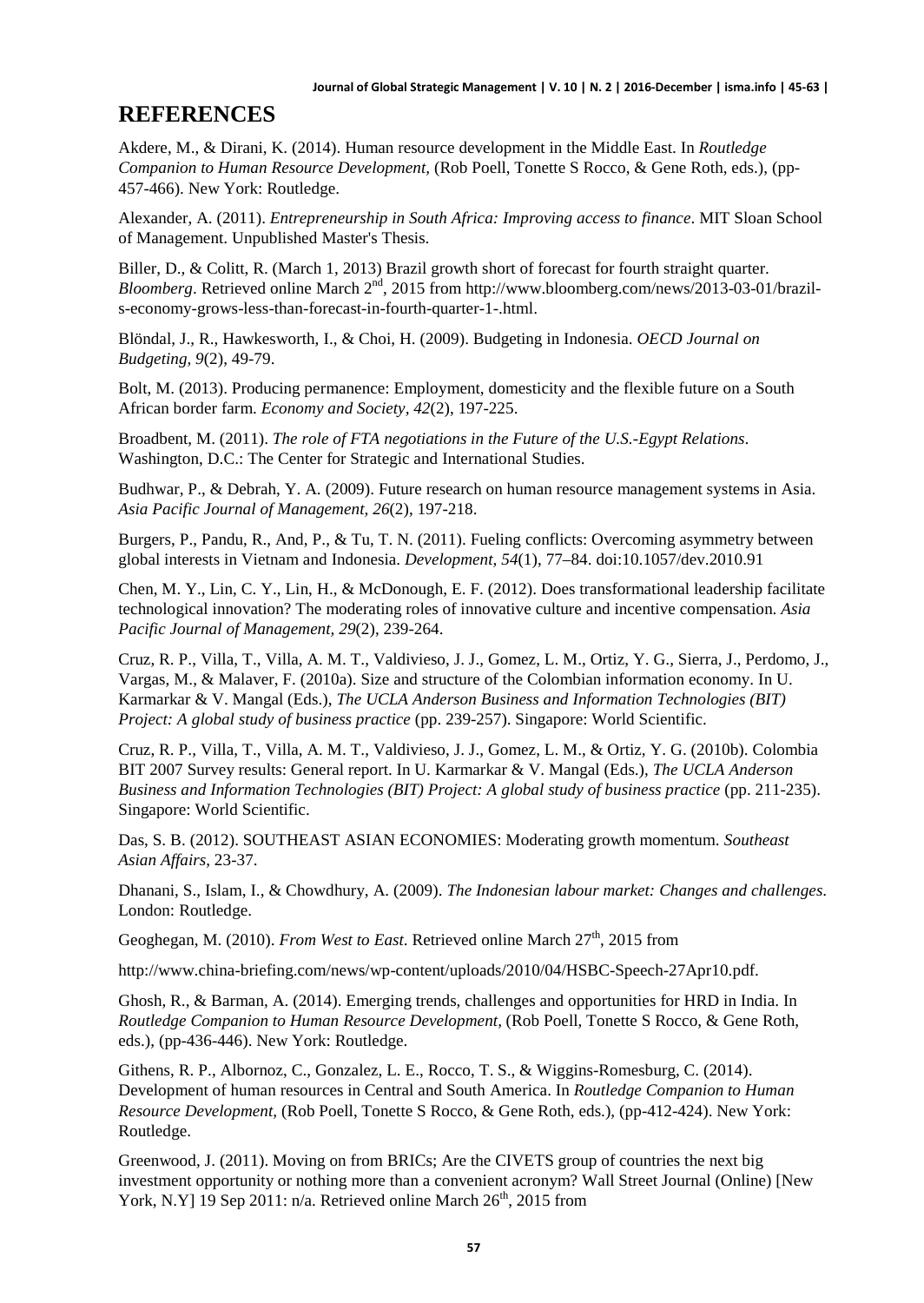http://online.wsj.com/news/articles/SB10001424053111904716604576544492334928256

Grugel, J. (2006). Regionalist governance and transnational collective action in Latin America. *Economy and Society, 35*(2), 209-231.

Guo, H., Su, Z., & Ahlstrom, D. (2016). Business model innovation: The effects of exploratory orientation, opportunity recognition, and entrepreneurial bricolage in an emerging economy. *Asia Pacific Journal of Management, 33*(2), 533–549.

Gupta, V., & Hanges, P. J., (2004). Regional and climate clustering of societal cultures. In R. J. House, P. J. Hanges, M. Javidan, P. W. Dorfman, & V. Gupta (eds). *Culture, leadership, and organizations: The GLOBE study of 62 societies*, (pp. 178-218). Thousand Oaks, CA: Sage.

Hunt, S. (2009). Citizenship's place: The state's creation of public space and street vendors' culture of informality in Bogota, Colombia. *Environment and Planning D: Society and Space, 27*(2), 331-351. doi:10.1068/d1806.

*Indonesia.* (2014). (). Oxford: Oxford Analytica Ltd. Retrieved online March 14<sup>th</sup>, 2015 from

https://ezproxy.lib.uwm.edu/login?url=http://search.proquest.com/docview/1512584490?accountid=1507 8

*Indonesia economy: Resilient, but growth will slow in 2014*. (2014). (). New York: The Economist Intelligence Unit. Retrieved online February  $27<sup>th</sup>$ , 2015 from <https://ezproxy.lib.uwm.edu/login?url=http://search.proquest.com/> docview/1495011117?accountid=15078

International Monetary Fund (IMF) (2013a). *World economic outlook: Transitions and tensions*. Retrieved online January 20<sup>th</sup>, 2015 from http://www.imf.org/external/pubs/ft/weo/2013/02/pdf/text.pdf.

International Monetary Fund (IMF) (2013b). *World economic outlook: Vietnam*. Retrieved online March  $21<sup>st</sup>$ ,, 2015 from

http://www.imf.org/external/pubs/ft/weo/2013/02/weodata/weorept.aspx?pr.x=73&pr.y=7&sy=2013&ey =2013&scsm=1&ssd=1&sort=country&ds=.&br=1&c=582&s=NGDPD%2CNGDPDPC%2CPPPGDP% 2CPPPPC%2CLP&grp=0&a=

Javidan, M., & Hauser, M. (2004). The linkage between GLOBE findings and other cross-cultural information. In R. J. House, P. J. Hanges, M. Javidan, P. W. Dorfman, & V. Gupta (eds). *Culture, leadership, and organizations: The GLOBE study of 62 societies*, (pp. 102-121). Thousand Oaks, CA: Sage.

Karmel, R. S. (2010). *The Vietnamese Stock Market*. Retrieved online March 23<sup>rd</sup>, 2015 from http://www.fwa.org/pdf/Vietnam\_posttrip\_article.pdf.

\_\_\_\_\_. (2013). World economic outlook: A survey by the staff of the International Monetary Fund. Washington, DC: International Monetary Fund (IFM).

Kandiyoti, D. (2012). The travails of the secular: Puzzle and paradox in Turkey. *Economy and Society, 41*(4), 513-531.

Krak, A. (2014). Vocational education and training policy issues in South Africa. In *Routledge Companion to Human Resource Development,* (Rob Poell, Tonette S Rocco, & Gene Roth, eds.), (pp-401-411). New York: Routledge.

Krishnan, U. (February 7, 2013). India predicts growth at decade low as investment slows. *Bloomberg*, Retrieved online January 21<sup>st</sup>, 2015 from http://www.bloomberg.com/news/2013-02-07/india-predictsgrowth-at-decade-low-as-investment-slows.html.

Le, N. T., B., Venkatesh, S., & Nguyen, T. V. (2006). Getting bank financing: A study of Vietnamese private firms. *Asia Pacific Journal of Management, 23*(2), 209–227.

Li, J., *&* Kozhikode, R. K. (2008). Knowledge management and innovation strategy: The challenge for latecomers in emerging economies. *Asia Pacific Journal of Management, 25*(3), 429-450.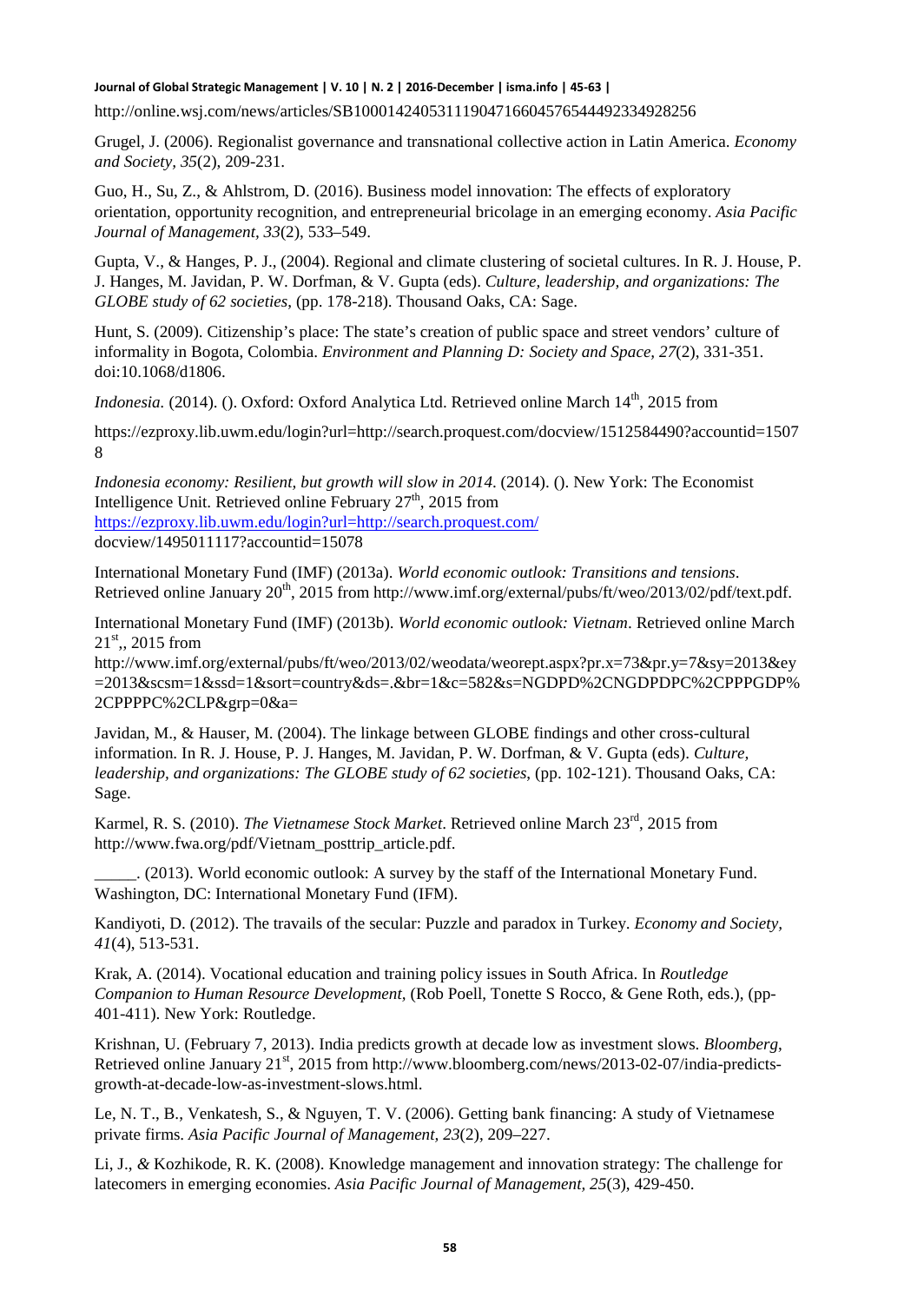Lu, Y., Tsang, E. W. K., & Peng, M. W. (2008). Knowledge management and innovation strategy in the Asia Pacific: Toward an institution-based view. *Asia Pacific Journal of Management, 25*(3), 361-374.

Mabey, C., & Finch-Lees, T. (2008). *Management and leadership development*. Thousand Oaks: Sage.

Miller, T., Kim, A. B. (2015). Defining economic freedom. *In 2015 Index of economic freedom: Promoting economic opportunity and prosperity.* (eds. Miller, T., Holmes, K. R., Feulner, E. J., Kim, A. B., Riley, B., &

Newberry, J. (2010). The global child and non-governmental governance of the family in post-Suharto Indonesia. *Economy and Society, 39*(3), 403-426.

Roberts, J. M.). Washington, DC: The Heritage Foundation and Dow Jones & Company, Inc. Muddyman, G. (2013). The rise of the CIVETS economies. Retrieved on April  $2<sup>nd</sup>$ , 2015 from

http://www.conversisglobal.com/sites/default/files/CIVETS.pdf.

OECD. (2010). Colombia. In *Atlas of gender and development: How social norms affect gender equality in non-OECD countries*, OECD Publishing. Retrieved online March 15<sup>th</sup>, 2015 from <http://dx.doi.org/10.1787/> 9789264077478-48-en.

Oh, H., Choi, Y., & Choi, M. (2013). Comparative analysis of OECD member countries' competitive advantage in National Human Resource Development system. *Asia Pacific Education Review, 14*(2), 189–208.

Oh, H., Ryu, H., & Choi, M. (2013). How can we assess and evaluate the competitive advantage of a country's human resource development system? *Asia Pacific Education Review, 14*(2), 151-169.

Oh, H., Seo, D., Kim, J., Yoo, S., & Seong, H. (2015). Assessment and evaluation of national human resource development system competitiveness in emerging countries. *Asia Pacific Education Review, 16*(3), 477–490.

O'Neill, J. (2011). The growth map: Economic opportunity in the BRICs and beyond. New York: Portfolio/Penguin.

Osland, J. S., De Franco, S., & Osland, A. (1999). Organizational Implications of Latin American culture: Lessons for the expatriate manager. *Journal of Management Inquiry, 8*(2), 219-234.

Riggirozzi, P. (2014). Regionalism through social policy: collective action and health diplomacy in South America. *Economy and Society, 43*(3), 432-454.

Rose, S., & Tanas, O. (March 31, 2013) Russian fourth-quarter growth probably fell to 3-year low. *Bloomberg*. Retrieved online February 11<sup>th</sup>, 2015 from http://www.bloomberg.com/news/2013-03-31/russian-fourth-quarter-growth-probably-fell-to-3-year-low.html.

Scheela, W., & Isidro, E., Jittrapanun, T., & Trang, N. T. T. (2015). Formal and informal venture capital investing in emerging economies in Southeast Asia. *Asia Pacific Journal of Management, 32*(3), 597-617.

Schiller, B. (March, 2011). Beyond the Brics. *Financial Management.* 26-30.

Shah, A. M. (2012). Business strategies in the emerging markets. *Journal of Asia-Pacific Business 13*(1), 4-15.

Shah, H. A., & Kolachi, N. A. (2013). BRICS countries and their strategic HRD agenda in 2020. *International Journal of Management & Information Systems, 17(2), 105-112.*

*SOUTH-EAST ASIA: Property market carries growing risks*. (2014). Oxford: Oxford Analytica Ltd. Retrieved online February  $24<sup>th</sup>$ , 2015 from <https://ezproxy.lib.uwm.edu/login?url=http://search.proquest.com/docview/>

1500815903?accountid=15078

Syed, J. (2008). A context-specific perspective of equal employment opportunity in Islamic societies. *Asia Pacific Journal of Management, 25*(1), 135–151.

Teagarden, M., B., & Schotter, A. (2013). Favor prevalence in emerging markets: A multi-level analysis. *Asia Pacific Journal of Management, 29*(2), 447–460.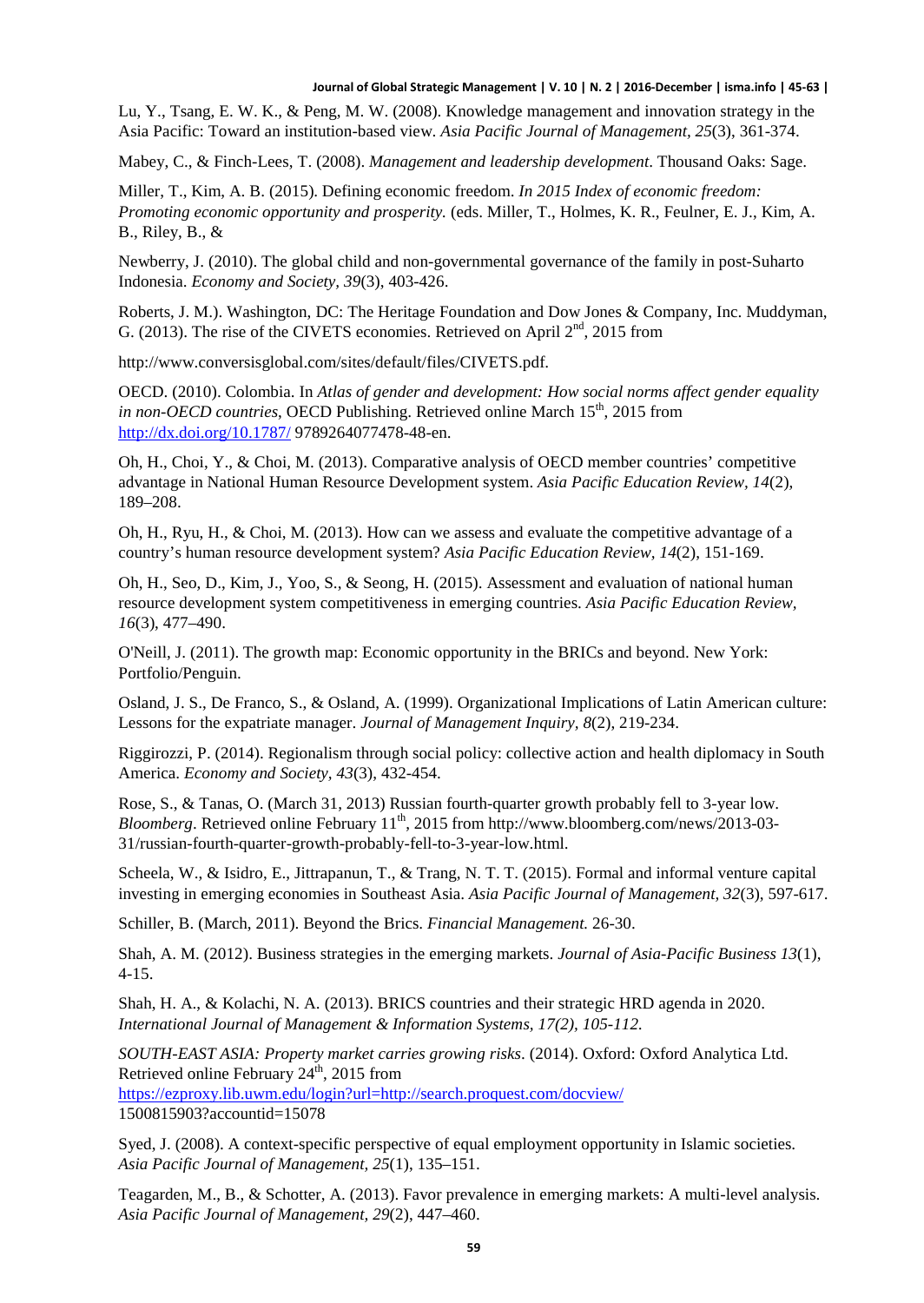Tomé, E., & Goyal, A. (2015). Human capital, HRD and VET: The case of India. *European Journal of Training and Development, 39*(7), 586 – 609.

Unveren, B., & Sunal, S. (2015). Why is the labor share so low in Turkey? *The Developing Economies, 53*(4), 272-288.

Vietnam: Country fact sheet. (2014). (). New York: The Economist Intelligence Unit. Retrieved online April  $22<sup>nd</sup>$ , 2015 from

[https://ezproxy.lib.uwm.edu/login?url=http://search.proquest.com/docview/1509511604?accountid=](https://ezproxy.lib.uwm.edu/login?url=http://search.proquest.com/docview/1509511604?accountid) 15078.

Vietnam economy: Monetary policy shift. (2014a). (). New York: The Economist Intelligence Unit. Retrieved online April 12<sup>th</sup>, 2015 from <https://ezproxy.lib.uwm.edu/login?url=http://search.proquest.com/> docview/1508571608? accountid=15078.

Vietnam economy: Economic prospects are improving. (2014b). (). New York: The Economist Intelligence Unit. Retrieved online April 22<sup>nd</sup>, 2015 from <https://ezproxy.lib.uwm.edu/login?url=http://search.proquest.com/> docview/1504843004?accountid=15078

*Vietnam economy: Quick view - inflation remains low*. (2014c). (). New York: The Economist Intelligence Unit. Retrieved online April  $22<sup>nd</sup>$ , 2015 from https://ezproxy.lib.uwm.edu/login?url= <http://search.proquest.com/> docview/1502045967?accountid=15078.

*Vietnam economy: Quick view - property market shows signs of life*. (2014d). (). New York: The Economist Intelligence Unit. Retrieved online April  $22<sup>nd</sup>$ , 2015 from [https://ezproxy.lib.uwm.edu/login?url=](https://ezproxy.lib.uwm.edu/login?url) http://search.proquest.com /docview/1510626262?accountid=15078.

Whittington, J. M. (2011). Go South, young men (and women…): Key investment considerations in Latin America. *Real Estate Issues, 36*(2), 27-32.

Wolf, M. (April 2, 2013) Why China's economy might topple. *Financial Times*. Retrieved online February 21st, 2015 from http://www.ft.com/intl/cms/s/0/e854f8a8-9aed-11e2-97ad-00144feabdc0.html#axzz2POCH03gC.

Wongtada, N., *&* Rice, G. (2008). Multidimensional latent traits of perceived organizational innovation: Differences between Thai and Egyptian employees. *Asia Pacific Journal of Management, 32*(2), 415-442.

Yang, Z., Zhou, X., & Zhang, P. (2015). Centralization and innovation performance in an emerging economy: testing the moderating effects. *Asia Pacific Journal of Management, 32*(2), 415-442.

Yi, Y., & Qi, W., Wu, D. (2013). Are CIVETS the next BRICs? A comparative analysis from scientometrics perspective. *Scientometrics, 94*(4), 615–628. doi: 10.1007/s11192-012-0791-9.

.. (2014a). *CIA Factbook: Colombia*. Retrieved online January 16<sup>th</sup>, 2015 from https://www.cia.gov/library/publications/the-world-factbook/geos/co.html.

\_\_\_\_\_. (2014b). *CIA Factbook: Indonesia*. Retrieved online February 18th, 2015 from

https://www.cia.gov/library/publications/the-world-factbook/geos/id.html

 $\ldots$  (2014c). *CIA Factbook: Vietnam.* Retrieved online March 17<sup>th</sup>, 2015 from

https://www.cia.gov/library/publications/the-world-factbook/geos/vm.html

 $\therefore$  (2014d). CIA *Factbook: Egypt*. Retrieved online March 25<sup>th</sup>, 2015 from

https://www.cia.gov/library/publications/the-world-factbook/geos/eg.html

\_\_\_\_\_. (2014e). CIA *Factbook: Turkey*. Retrieved online March 6th, 2015 from

https://www.cia.gov/library/publications/the-world-factbook/geos/tu.html

\_\_\_\_\_. (2014f). *CIA Factbook: South Africa*. Retrieved online March 28th, 2015 from

https://www.cia.gov/library/publications/the-world-factbook/geos/sf.html.